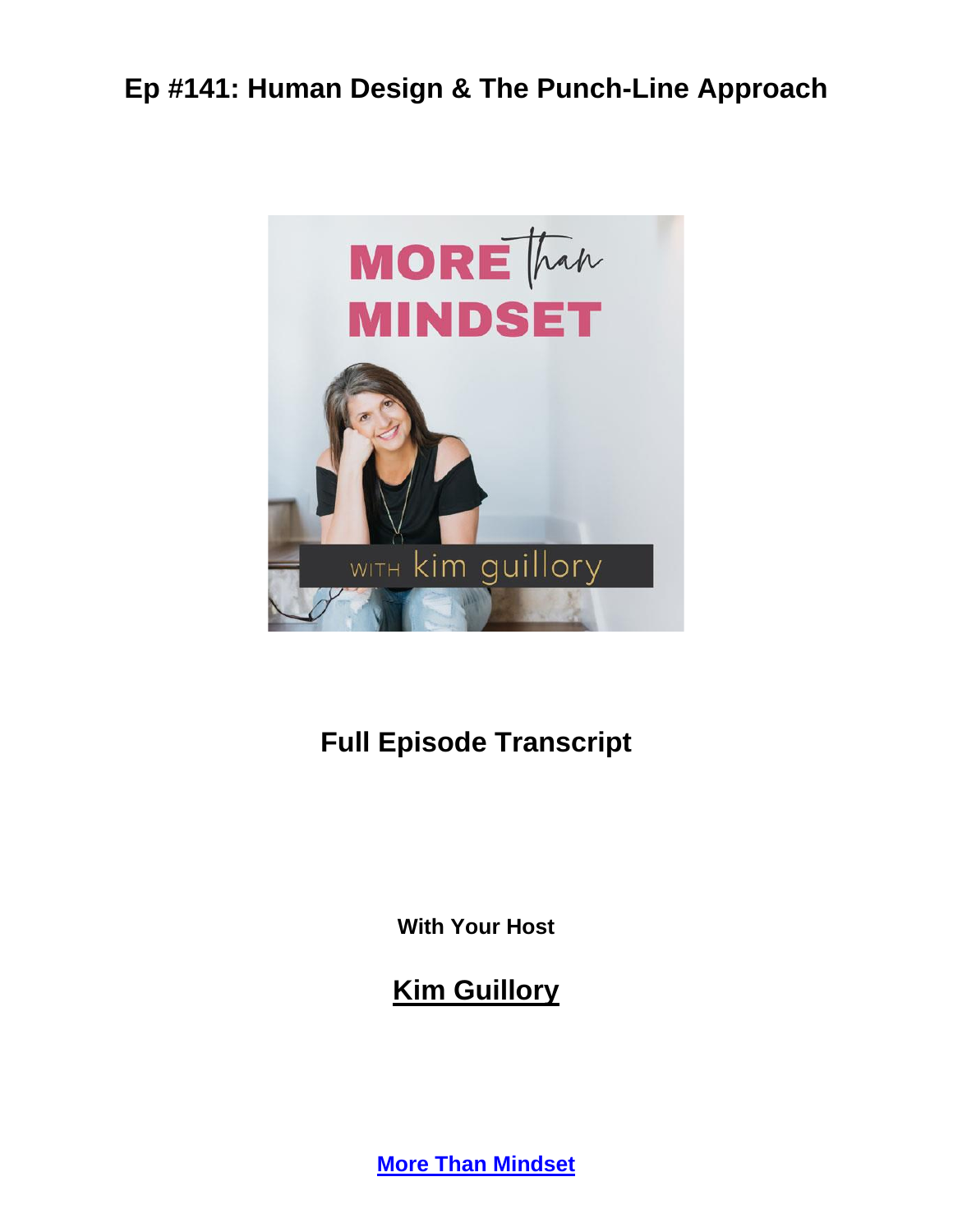Welcome to *More Than Mindset*, the only podcast that bridges the gap between spirituality and success. Go beyond the mind with clarity and confidence Coach Kim Guillory and learn how to integrate your passion to serve with your skills and experience to create a business you love. Let's get started.

Hello, hello, and welcome back to the show. This episode is brought to you from our live event in Gulf Shores, Alabama. And I have a few guests with me. So the last few weeks we've been talking about Human Design, generators, manifesting generators, projectors, reflectors. And this week I've asked my guests just to share their experience, not just using Human Design, but integrating The Punch-Line Approach.

Because information, data, just learning about Human Design is one thing. Because it brings to mind the potential that is inside of you that you may not have recognized, or you may have been conditioned to avoid. To not even realize that it is possible for you because of the environment that you were raised in or the things that you were taught.

So these are all integrative coaches that have been in Self-Healing Masters, and through the coach program, and masterminds, and they have been using The Punch-Line Approach before I ever introduced Human Design.

And so I wanted to bring their stories about how learning the information has really worked for them, what has changed in their life, how they're using it in their business. And just understanding the way we make decisions according to our own strategy and authority is working really, really well for us as far as getting to know our children better and our partners and our relationships changing.

So I've asked them, they're actually hanging out with me in the bedroom. I was like, "Let's go and record." It's like eight o'clock at night, so I am at the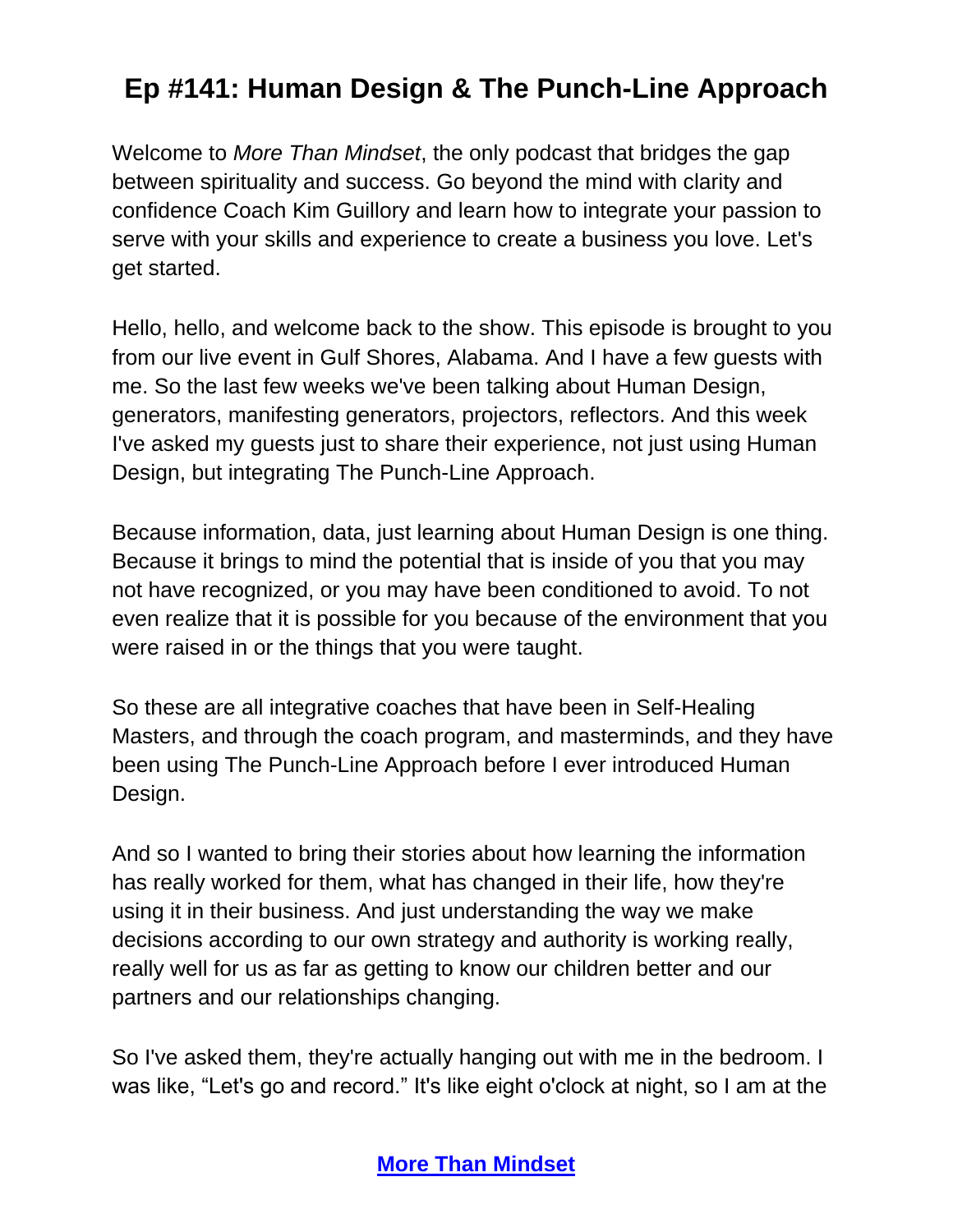final hours of getting this episode in. And we've just finished a full day of bending our brains, like really pushing ourselves to the limit and expanding, evolving, opening ourselves up to more possibility and more potentiality.

So I've just asked him to come on and share their story. So I'm going to just kind of go around to each one and let them express in their own words what it has been like to learn about Human Design. To be able to use it in your life, your business, your relationships. And what is that like for you?

So I'm going to start off with Monique, you've heard her she's been on– Actually, all of these have been on the podcast, I believe, before. So I think they'll all sound familiar. So, Monique, can you tell us how has it affected you the most?

Monique: So yeah, Kim, it's been really interesting to understand the Punch-Line work and then taking this Human Design and then layer it back in and go a little bit deeper. Just being able to integrate all the information, it's really given me permission to be myself. To love all of my quirks, and flaws, and my ways. And at the same time use everything that we've been doing in the PUN, which is the best part the Punch-Line in my opinion, in my experience.

And using that strategy and authority at the same time, like being present in the moment and honoring what my body needs or doesn't need has just given me permission to make choices that are right for me and not what everybody else needs. And not what my husband wants, and not what my kids want, not what my mom needs or my, you know, I don't work for anybody anymore.

But it's going back to that core of, this is for me. And I'm able to make it in presence, in alignment with my strategy and authority has just been such a huge eye opener for me to be able to step into this role or to step into this new version of myself where I trust myself differently.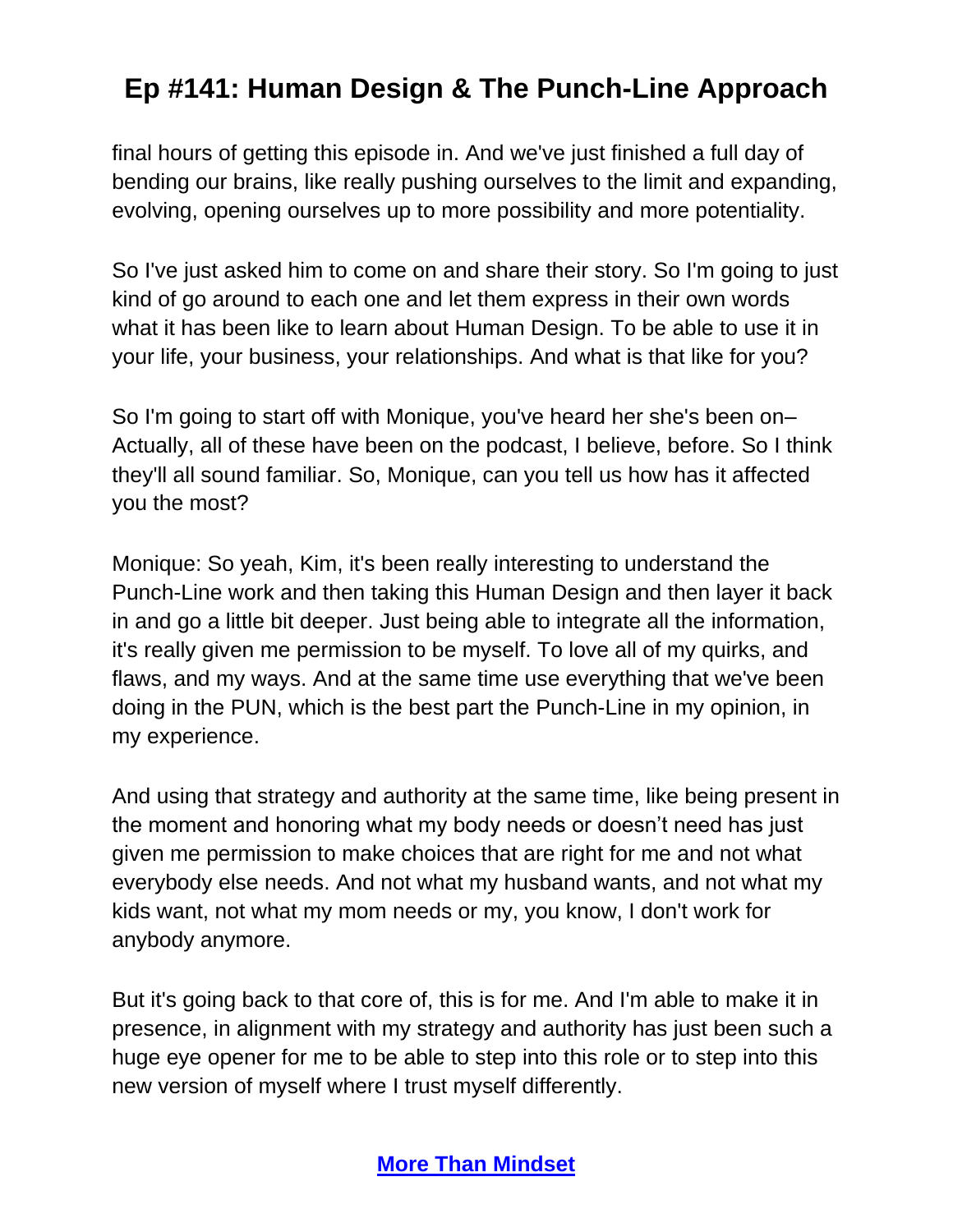I am confident in my body, I honor when I need something or when I don't and I know. And it's just so different coming at it from that angle versus I have to or I need to, or I'm supposed to, or I should, and just rolling all that suggestibility out of me.

Kim: When your body, like you said, whenever your body responds, and now not allowing the mind to have such a big part in that, right? Is that what you're saying? Like I go to my body, I listen to, because your emotional authority, your sacral authority?

Monique: I'm emotional.

Kim: Yeah. And so it's like really waiting that time, waiting through the time and letting it come from you not from the surroundings around you.

Monique: Correct. So I just take my time, I feel it all out, I give myself permission to take my time with it. I don't need to be rushed. I don't have to make a choice today. It's just so clean for me.

Kim: That's the interesting part is taking as much time as I need to get to the correct answer for me. Regardless if someone is pressuring me or rushing me.

Monique: Exactly.

Kim: Andee, how about you?

Andee: So one of the best things for me, or one of the first memorable experiences when I first started learning about Human Design was sitting down with my husband and understanding him better. Like all of the things that I had been judging him for. I mean, I knew that we were all different, but the construct of Human Design just put words there and understanding there were we didn't feel defined.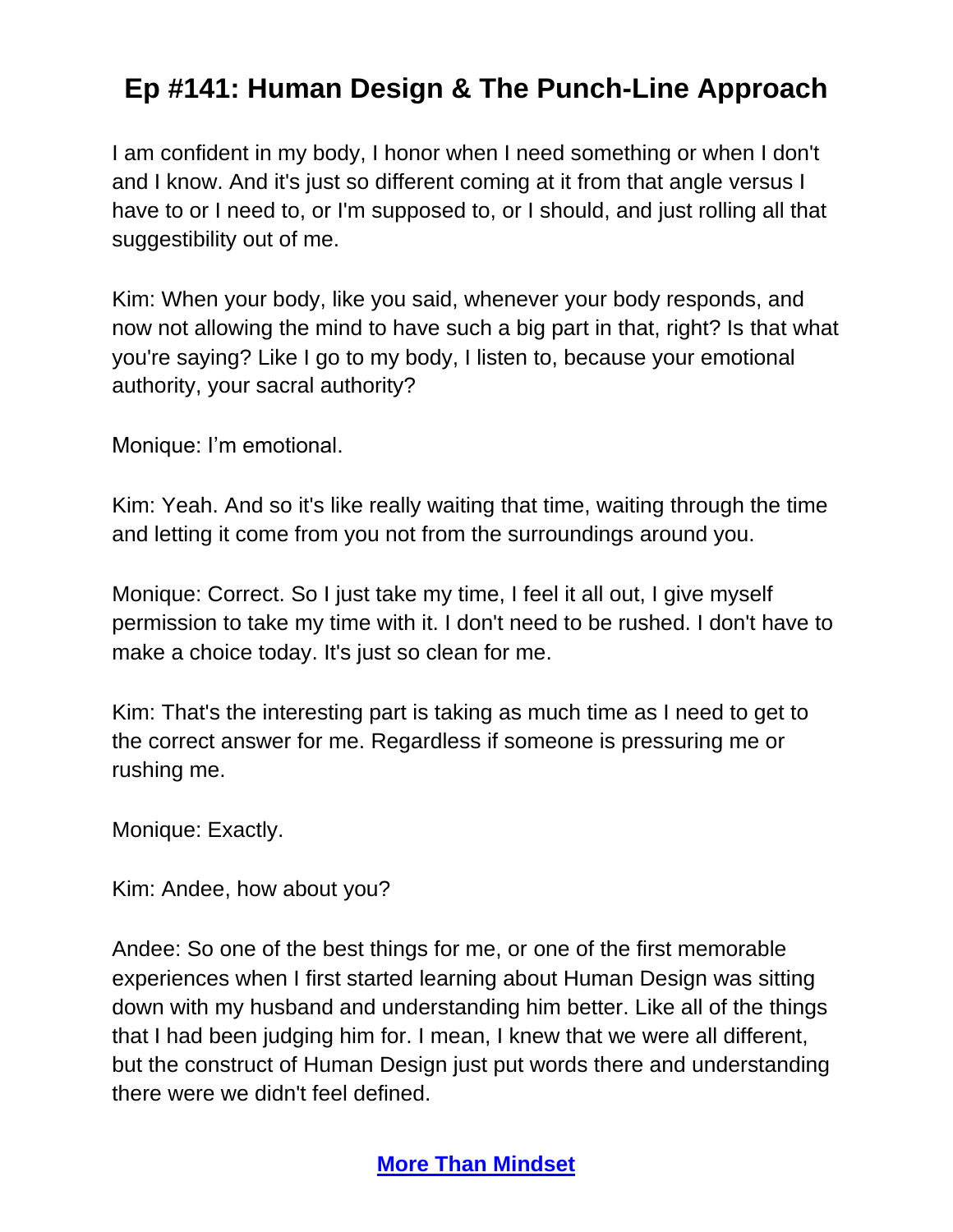And I wanted to be really careful not to be like, "Okay this is now who I am and this is now who you are." And now we like we objectify each other and we become defined by it. But looking at it instead through the lens of like, "Oh, I understand." Like for him he's a projector so as soon as we started reading the part about bitterness and the part about people not getting his vision, he didn't even know what we were really reading but I was talking. And he was like, "That's totally me. How is that me?"

And then we did it with our kids, I mean, I just pulled the charts on my kids to understand, especially my manifester child. And just really understanding more and giving her more permission to be her. And so when she does things that are just very different than my other kids and really there's not as many, like understanding like, "Oh, she's different than the majority of the humans on the planet. So when she does things different or when she acts this way that's just who she is."

It allowed me to accept, I think, myself more, and my husband more, and my kids more and not be defined by it. I don't like going to that place where it becomes something that now that is us forever and ever and I can't change. But I think when you come at it, and you're so good at reminding us of this, it's like just a little glimpse into who we are. Or this is like getting to know our vehicle better, like I'm a truck not a you know luxury sedan.

And just owning that and being like, "Okay, let me just drive this vehicle the best I can and understand it." And you can do upgrades and tweaks, you know what I mean? But not trying to be something I wasn't or making my husband be something he wasn't or my kids be something they weren't. I think it's just such an honoring accepting.

It allows you to kind of relax and stop resisting humans. We're all just here and we're all different and I think as a tool for us to just be able to use it as a window into understanding. It's almost like I got to look at a little bit of the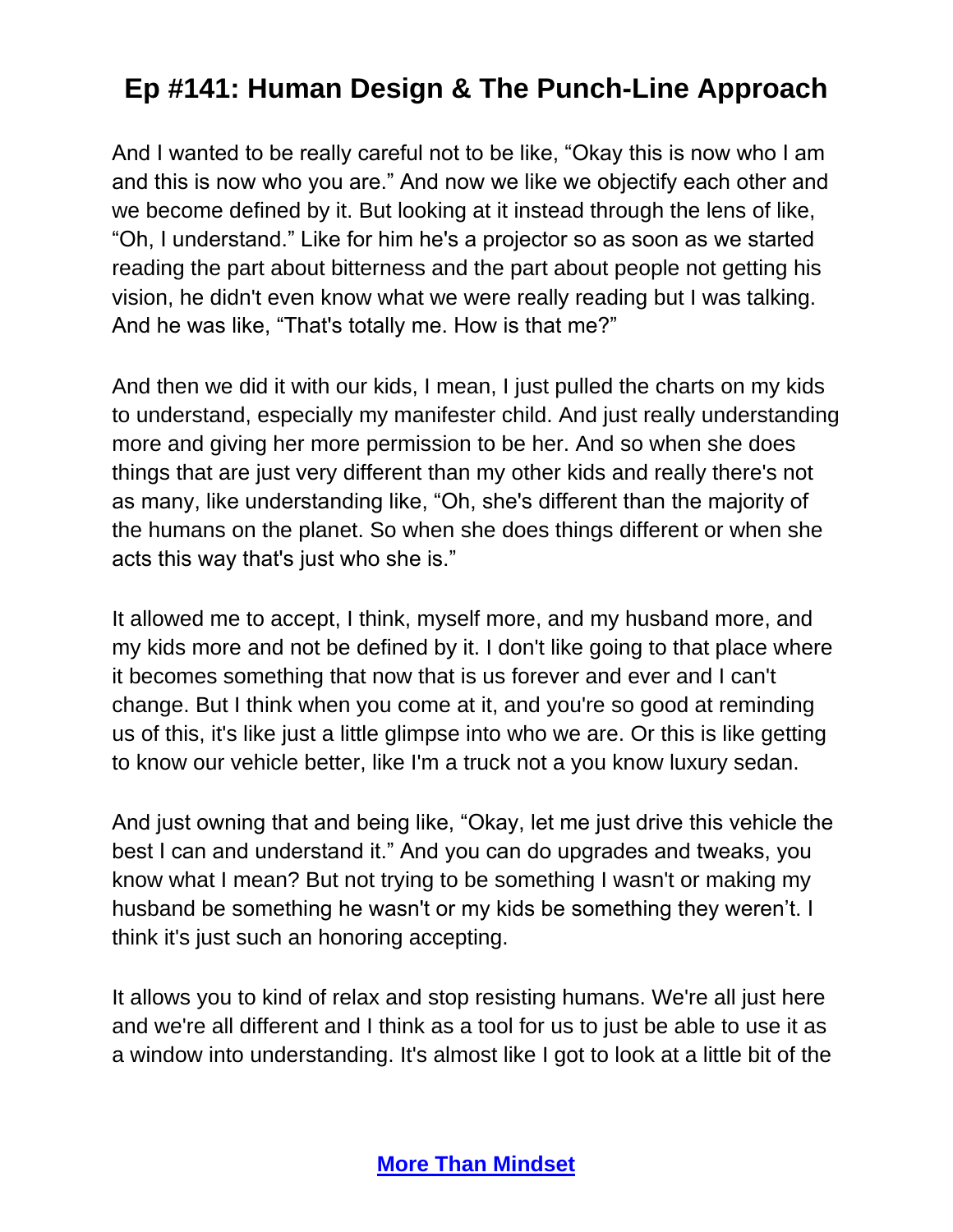owner's manual or the instruction guide behind the person of the most important people in my life, including myself.

Just understanding like, "Oh, I'm petty. I think things very logically," allows me to not beat myself up for doing that or understanding why maybe certain things are easier for me or I go this way instead of that way. And then still being able to give myself space to explore other parts and develop other parts of me. But not thinking I should already be that way or why aren't I that way?

The comparison and judgment, I think that's so prevalent with us humans and causes us so much misery. I think Human Design, if we use it in this way, can allow some of that to just kind of slide off and stop operating from this should, you know it should be certain way.

Kim: Yeah, it's the permission and whenever you are explaining to someone else what you're reading or what you're learning and understanding and they're like, "Oh my God, that's me. So you can see me now? You can give me permission to be me now? You can quit fighting with me and trying to make me someone else?"

Because, Monique, I think this was for you too with your relationships, right? Even with your children.

Monique: There was this stigma in my mind and this way that it was supposed to be. And I was trying to be a parent off of all I knew and not understanding that they had these quirks about them, these ways about them. And they weren't bad, they weren't wrong, they were correct for them. But they weren't correct for me and so it was like we were butting heads and going back and forth.

And then all the sudden now I see them for their genius, for their brilliance, for their awesomeness that they are. I can see what they were doing all this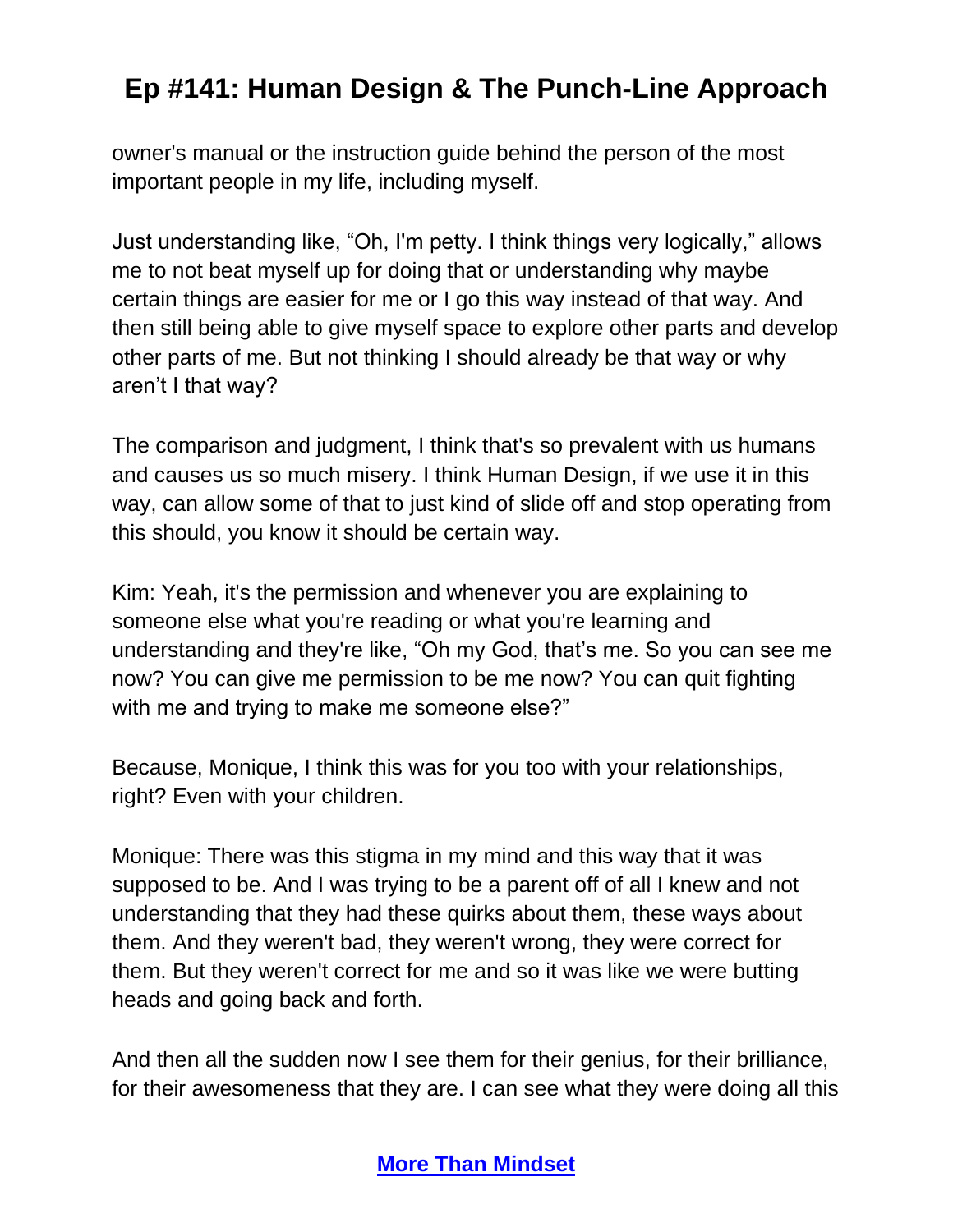time now that I'm on the other side of it. So it's just been really life changing to make these connections, to bring it back into the family and surrender to all the nonsense that we've been told and all the stuff. It's just so heavy, Kim, and I don't like it.

Kim: And it's so easy to fall into a trap, like you were saying, Andee, it becomes the next rule book, or the next manual, or the next label that we carry. And that is something we are so cautionary about. It's like listen, it's just information. Let's go try it out, let's see if it fits.

And for you two guys, they're both 5/1s, and it's like even for us we kind of want to put that in a box. Because we'll identify these are the 5/1s, these are the 6/2s. And even being aware that we have the tendency to do that. You guys make it so obvious of what a 5/1 is.

Andee: I don't think I do. I don't feel like I do. It's so funny because I don't, I don't see it from inside myself. But that's funny. You know, it's interesting I was reading with my 18 year old and it was like she finally has read just the description of what she is. She's a projector and I can't remember her numbers right now. And we opened the Gene Keys book too kind of to correlate with that.

And it was like all of a sudden, she dropped into giving herself permission to be her. And it was so powerful. And then I was talking to her about my little manifester. And it was just like last week she was like, "Okay, I need to remember that this sibling of mine, she doesn't like to be told what to do." It was just so good for her to have that point of reference too, to like, "Oh, I need to honor my sister too."

But for her, for an 18 year old just to like, "Hey, this is who I am. And I can just be proud of it." I feel like if you can address it in a way that's empowering instead of defining, it's just so good to have the conversation. And sometimes she would read it and she hadn't really figured that out for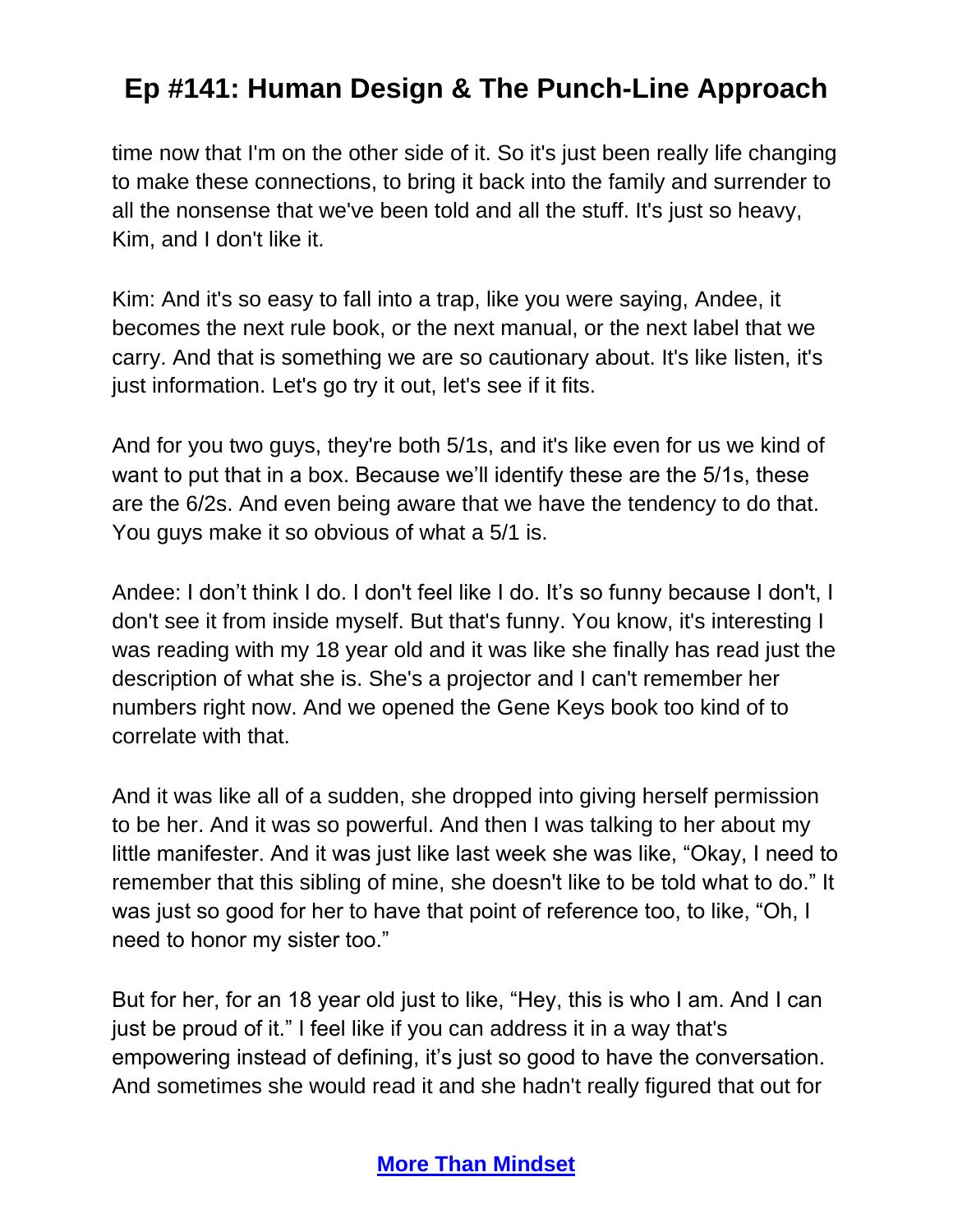herself. So it like accelerated her ability to become more aware of who she was. Because it was there, and as it resonates she's like, "That is who I am, I haven't really thought through that." Kind of like the 5/1s, I'm like, "Really, it's so obvious?" I didn't really get that, I didn't realize I was in my head. But the more you just look at it.

Kim: This is so funny because Andee makes these lists and these outlines. And so she'll ask these questions and Monique will say, "Could you say that another way?" Because it's that one, it's that researcher and needing to be sure. And then being the helper and so it's like, "I need to be sure, I need to get all this information. But I also need to package it in a way that I can help people."

And so it's like I think it's so obvious, and I'm going to come to my 6/2s, to Danielle and Lynda about that. But I think it's a beautiful thing because we are highlighting that potential, it's like bringing it out. I think that's what you're saying your kids noticed there. It's like they're able to meet the possibility and potential so much quicker because they get the evidence or the validation.

So it's like being seen, being heard, being acknowledged for being different. Instead of being put in a box and limited like, "No, you're this way. And this is how you're supposed to do it. This is how you're supposed to act." Instead, we're using it in a way to have a better relationship with ourselves, with source, or God, or just the world in general.

But you haven't mentioned anything about business, because it's so powerful in relationships and home life that when we have that together, and we're really certain about who we are, the business follows.

And so I notice in Human Design there's people who say, "Well, how do I market myself if I'm a manifester? How do I market myself if I'm a projector? How do I make more money? How do I get more people? How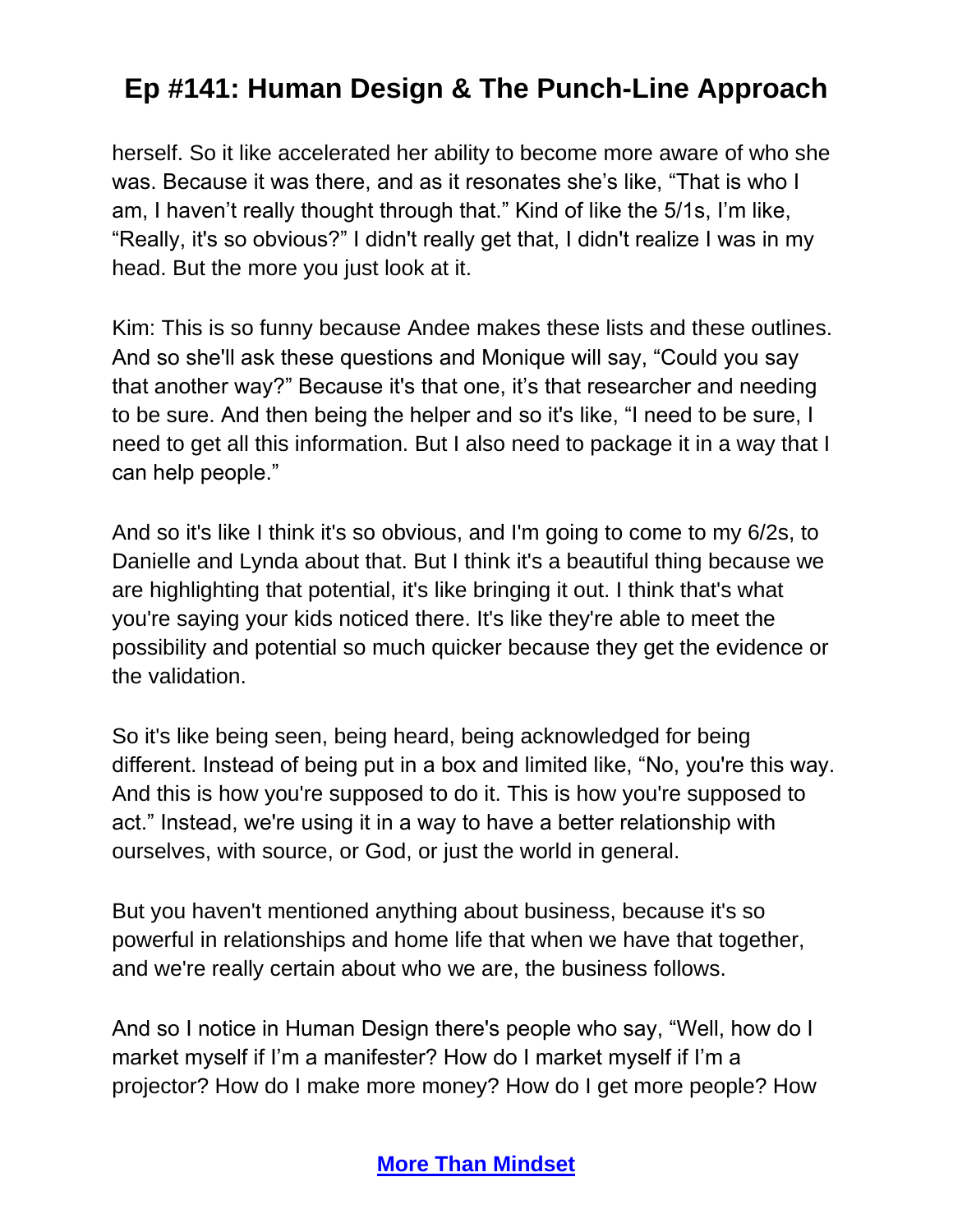do I..." And it's like it's kind of coming from that other place, like what you're saying. And it's like I find that we don't want to do that. It's like, "Listen, that's information, we still use the framework and The Punch-Line Approach."

And I think maybe it's powerful for you guys because you all learned The Punch-Line Approach first. So I notice when newer ones come in, it's like wanting to know more about Human Design. It's as if Human Design gets the credit.

I was talking to someone last week and she was like, "Do you even believe in Human Design? Do you care about Human Design or are you just using it for language?" And I was like, "I'm just using it for language." I mean, I do like it and I do believe in it, but I'm not attached to it. I just like that it validates what we're learning in our other work. It's like, "Look, here's more evidence." And they're like, "Oh." And able to really drop into who they are and their potential.

How about Danielle?

Danielle: Yeah, I agree with Andee, what she said about it being freedom and acceptance. So without judgment of myself and of others, so it's allowed me to relate to people in my life, my co-workers, but really my family. I used to judge my husband and think he needed to be like me, I thought we were all supposed to be, like there was one way to be. And I really figured out that as soon as I let that go, my relationship was so much better.

I was no longer on his tail about everything. Like, "Why are you that way? You need to have this opinion because I have this opinion. Or you need to clean up this mess right away because I clean up this mess right away."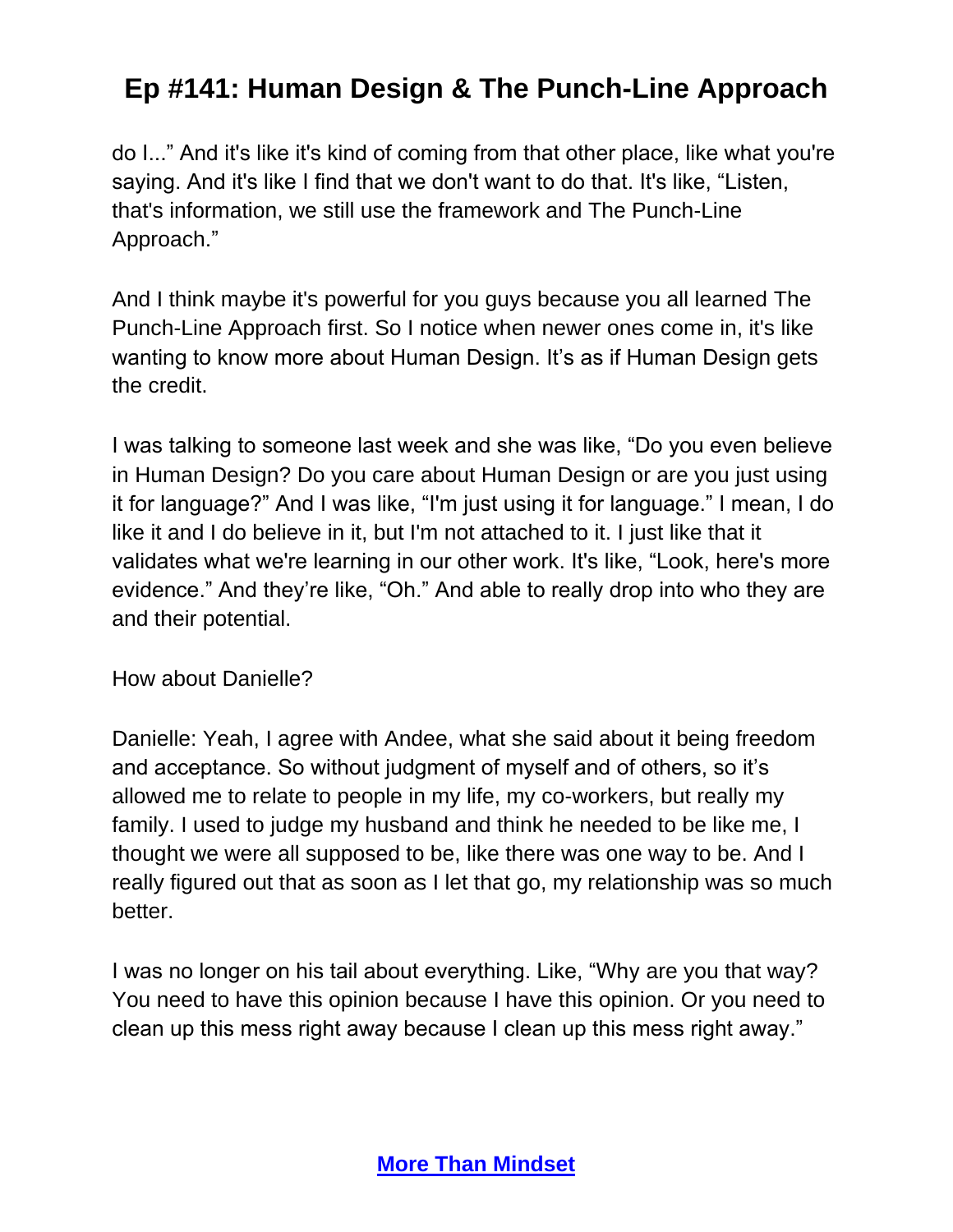And it's like, "Oh, actually, he's a completely different species almost than I am. And so I can love him for who he is, and also start to share with my kids what their profile is just in a fun and light way. We didn't go very deep, but it just kind of explained some things.

So me and my two twins, they're both manifesting generators and skip a lot of steps. Well there used to be some judgment of that and some criticism in the household. And so I just kind of explained that yeah, that's actually in design and it's okay. If we remember that we can kind of like get ahead of it, but it's actually who we are. And there doesn't have to be any judgment or feeling bad. I don't have to apologize. It's in my DNA, it's who I am, like or not, leave it, whatever, I have no guilt or shame about it. And that's where the freedom came.

I used to have a lot of social anxiety, like trying to relate with other people. And today at retreat we were talking about being a chameleon. That was me, I was always taking on the persona of whoever I was with, or the energy of the group. I thought that's where you fit in and just relate.

And now it's like, no, actually I could be different and interesting and it's okay. It was so hard to pretend to be someone else. Even though I wasn't consciously doing it, it took a lot of effort and energy. And you always failed, there was always that failure if you can't take on someone else's personality.

And so as soon as I dropped that and figured out, "Okay, who am I? Okay, that resonates with who I am. That explains a lot of stuff." It was fun and exciting and it really did release some tied up energy that now I can use for creativity, I can run my business, or just go do fun things with kids. I'm no longer in this spin of drama.

So freedom and acceptance, that's what I've always been looking for is freedom. But I was looking for it from outside sources.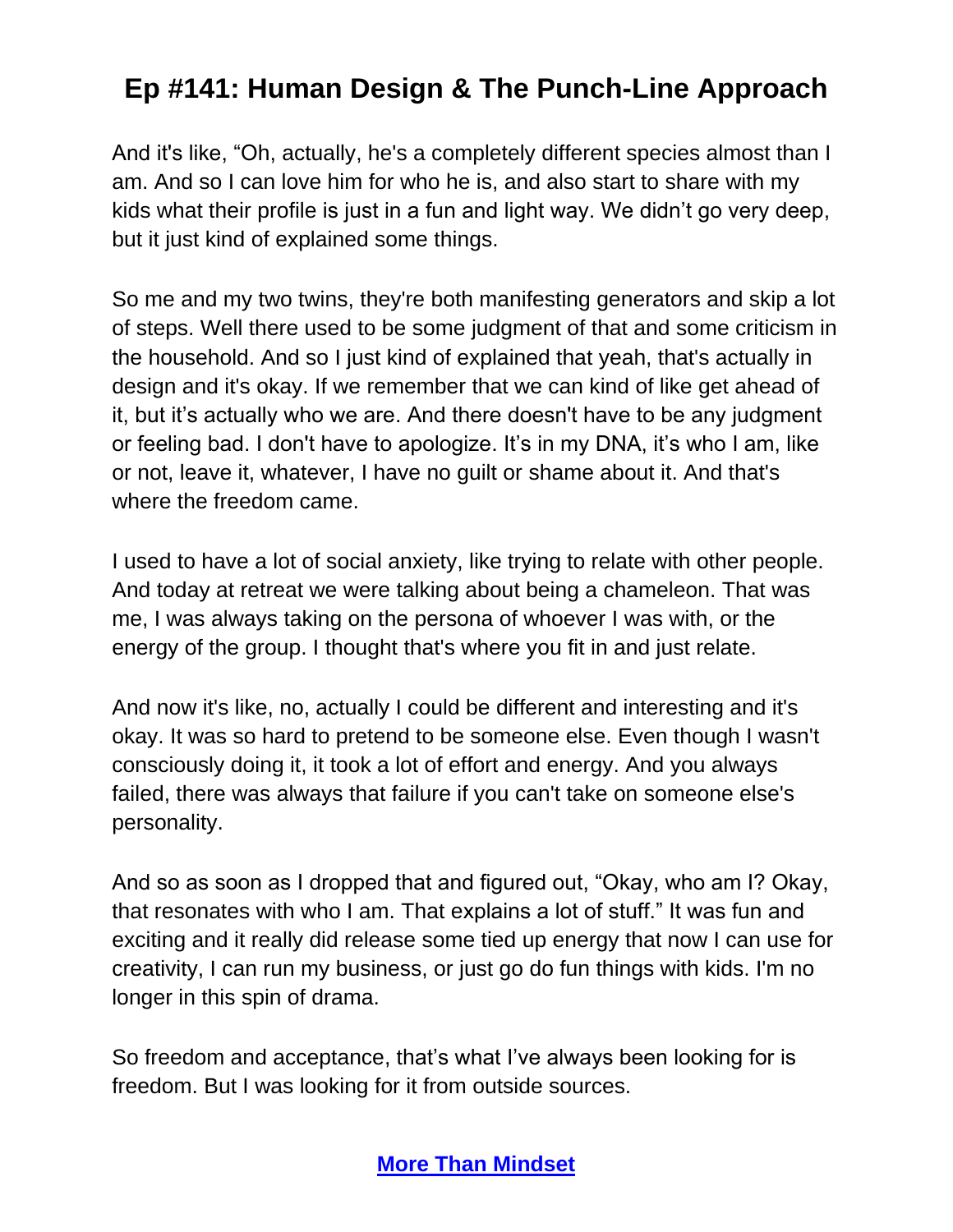Kim: I love that you have got off of your husband and kids back and allowed them to be who they are. It's really hard to try and make people a certain way. It's like, "No, these are rules. This is what you're supposed to do. This is how you're supposed to behave, and then we're going to all be happy. Why can't you just do what I say?" And then we're a bunch of, how do you say that?

Danielle: Chameleons.

Kim: My tongue was a little tied up at retreat today. So Lynda, so Danielle is a 6/2 manifesting generator, Andee is a 5/1 generator, Monique is a 5/1 generator, and Lynda is also a 6/2. How has it affected your life or how you used it or benefited from it?

Lynda: So one of the really interesting things, so first I want to say I think it's funny how we just gravitated to the 6/2s being together and that 5/1s sitting together in the room.

But one of the really interesting things that I find going through like the Punch-Line and running that process, and starting my healing journey, for me, was I came into this work in a constant state of frustration. Always upset, always aggravated, always trying to control and change.

And doing all that work and getting so familiar with it, getting present in my body. And feeling and understanding what was triggering everything really brought me to a place of where I was no longer in a state of frustration all the time.

And whenever I started learning about human Design, my not self theme was frustration. It was like, oh my gosh, I've been so conditioned by the world to be a certain way that I was living in a state of frustration. And my Human Design was like the permission to not live by what the world says I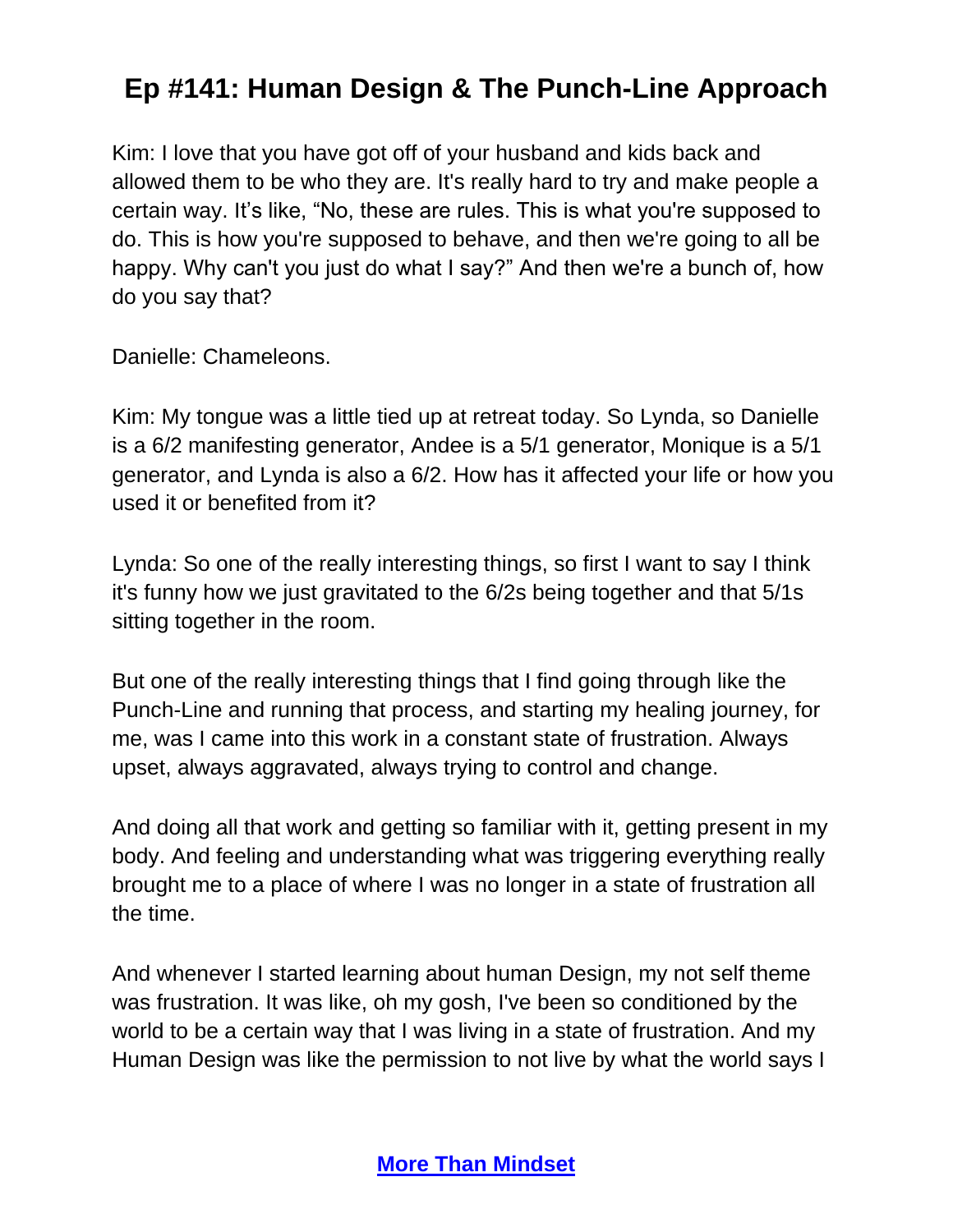have to live by. Or not act, or view, or think of behaviors or topics the way the world says I have to.

Kim: So I want to ask this, so you noticed that you were frustrated and that's because you were out of alignment with what you want. But whenever you started learning that your signature was actually satisfaction. So frustration is showing you that you're out of alignment. What was it for you that satisfied you compared to what you were doing that was frustrating you?

Lynda: Well, I guess frustrating me was having to control everybody and make them be a certain way, because I couldn't no matter how hard I tried. But satisfaction was actually serving people and honoring people. And one of the main ways I did that was when I got to pull my own family's charts and see them for who they were and accept them for who they were. And see, I guess, the gifts in their design.

So the things that were frustrating me about them, I got to change my perspective on it and see it wasn't a frustration or a hurdle to me anymore. It was like, "Oh, that's their gift. That's how they get to serve the world." You know, I have my own place in Human Design that shows me where I'm supposed to serve the world and I'm able to do that now in my business. And now I get to watch that grow in my kid.

Kim: So Andee and Monique are shaking their heads. So what is that bringing up for you?

Andee: Yeah, I mean, I'm just like, "Yes, yes, yes," as Lynda is talking because it is such a shift when we can have the insight into those we love the most.

And we want them to become who they're supposed to become. And so when we get a glimpse of who that is, even though it's not complete, but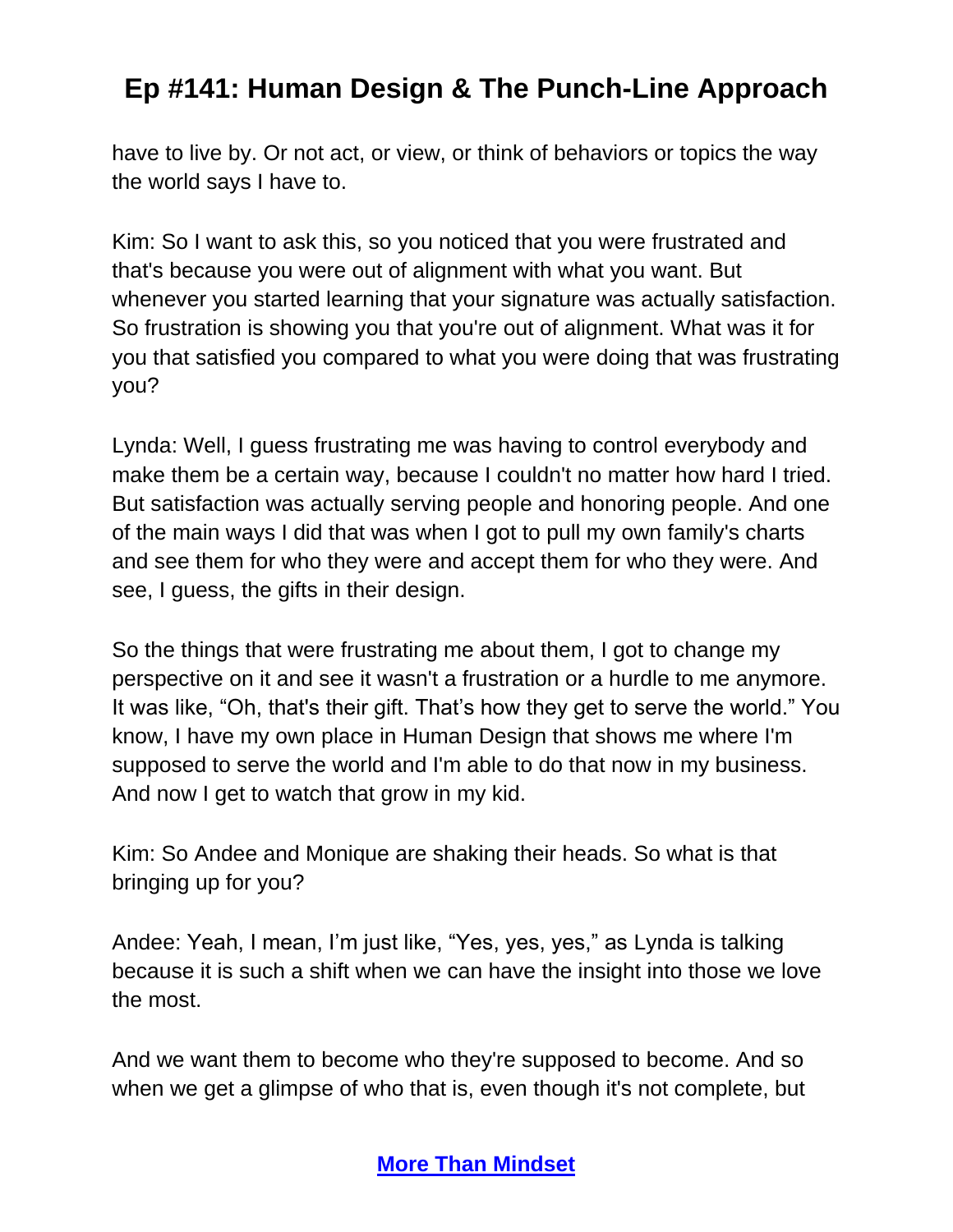you get a glimpse and then you're like, "I can let them be that person." It's just like this permission to release the thought that I actually really can't do anything.

I can help them become their best version versus I can just create an environment where they can grow and thrive and become their best version and I have no idea who that is or what that's exactly to be. But with the Human Design, it gives you a little bit of a glimpse into that. Like a little bit, the door opens a little bit and you're like, "Oh, this is who you are."

And that's where my husband gets bitter and I get frustrated, right? It's like these little things and, I don't know, it's just I wanted to respond and say like, "Amen, yes." Just because it just makes so much sense to be able to have something at our fingertips that allows us to just honor each other. Because what we really all want is to become authentically ourselves.

Kim: And to be accepted. To be accepted for that, right?

Andee: Yeah, to be accepted for who we are and to just step all the way into that. To accept myself for who I am, to have other people accept me. So like how beautiful, as long as you don't become, like I say, defined by it.

And I keep reminding myself of that just because my tendency is to become defined, very black white, very right wrong. And I'm unpacking that. But just reminding myself this isn't black white, right wrong. This is just like a sketch of who they are and who they can become. And then it goes down that. But just amen, yes, accept, accept, accept ourselves.

Monique: You know, I came from a very traumatic space and just a lot of anger and aggression that was going on in my nervous system. And so it was a blame shame game. I pointed fingers at them, I was upset, I saw all the things that I didn't like. And those same things, just like Lynda said, now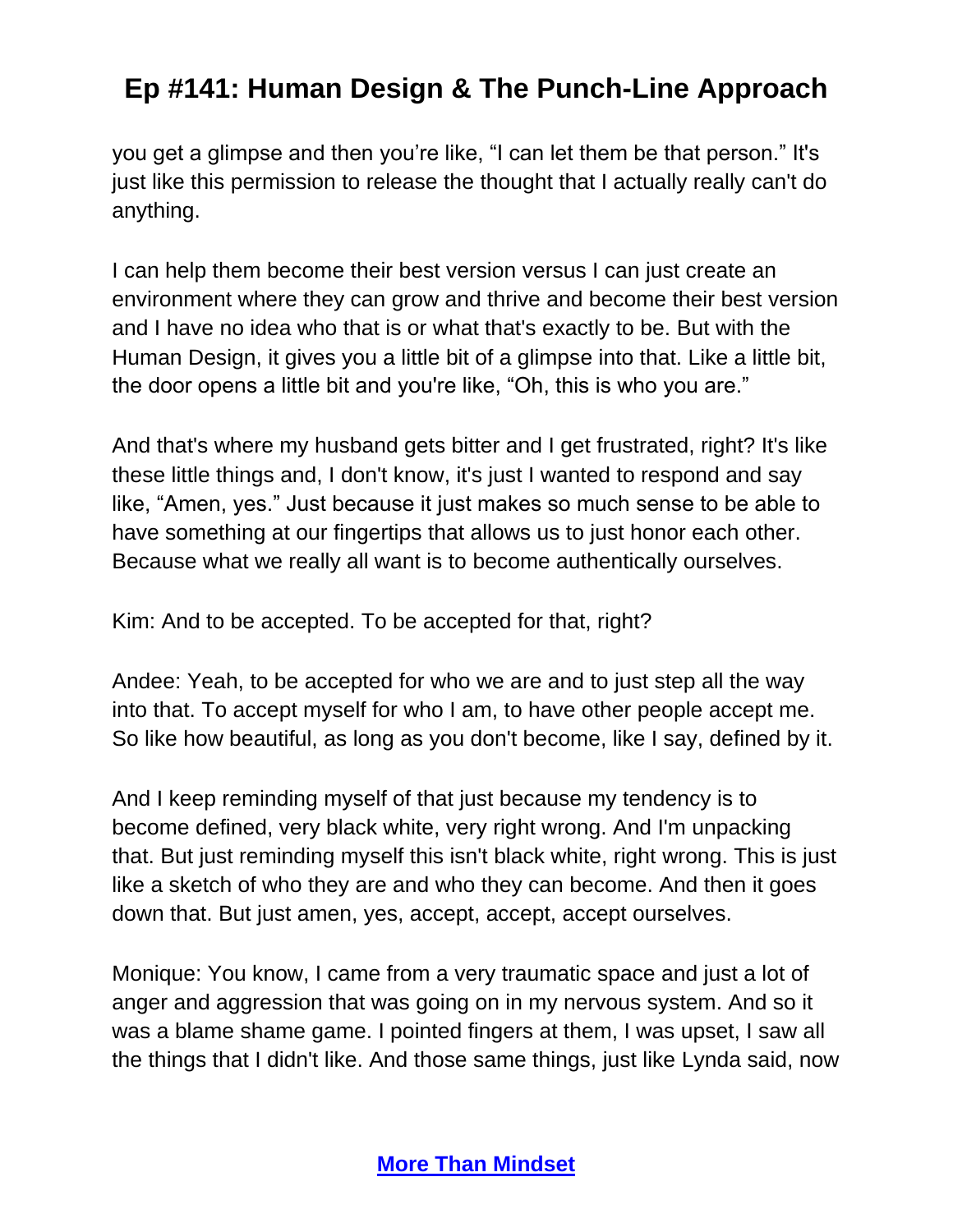I'm looking at him like that's their superpower. That's their brilliance. That's their genius.

Knowing some of the things that my family is capable of doing internally and reflecting back to the outside world now, like we've seen stuff manifest in real life. We've created our visions, we've made all these things come to fruition, and it's all in alignment with us. And it's just beautiful. And it's simple.

And it's just magical to not point a finger and go, "Oh, i don't like that." But instead go, "Wow, show me that again. Let me see you do that." And just observe them in a way that I never had permission to do when they were younger.

And so all of this coming up with myself, going through this healing journey as well, understanding all of this work in Human Design, in the Punch-Line, in all the things that we've integrated, and lifestyle, again just gives me permission to own my own stuff. My own flaws, my own story, and not believe it was bad. Not believe it was wrong. And just really embrace who I am.

And the more I learn about this work and the deeper I go, the more I see we are all perfect exactly as we are. And if we would just give each other permission and create that safety, what could we do? Man, it's just like we don't allow people to see that side of us. We're so scared and we're scared we're going to get hurt or things are going to go wrong.

But it's actually the opposite. When we extend that and we can see them for who they are and let them be, it's magic.

Kim: It comes back to unconditional love. We don't really know what unconditional love is right, Lynda? It's like, "If I can control you and you do this, and I will love you." And once we recognize that we're actually trying to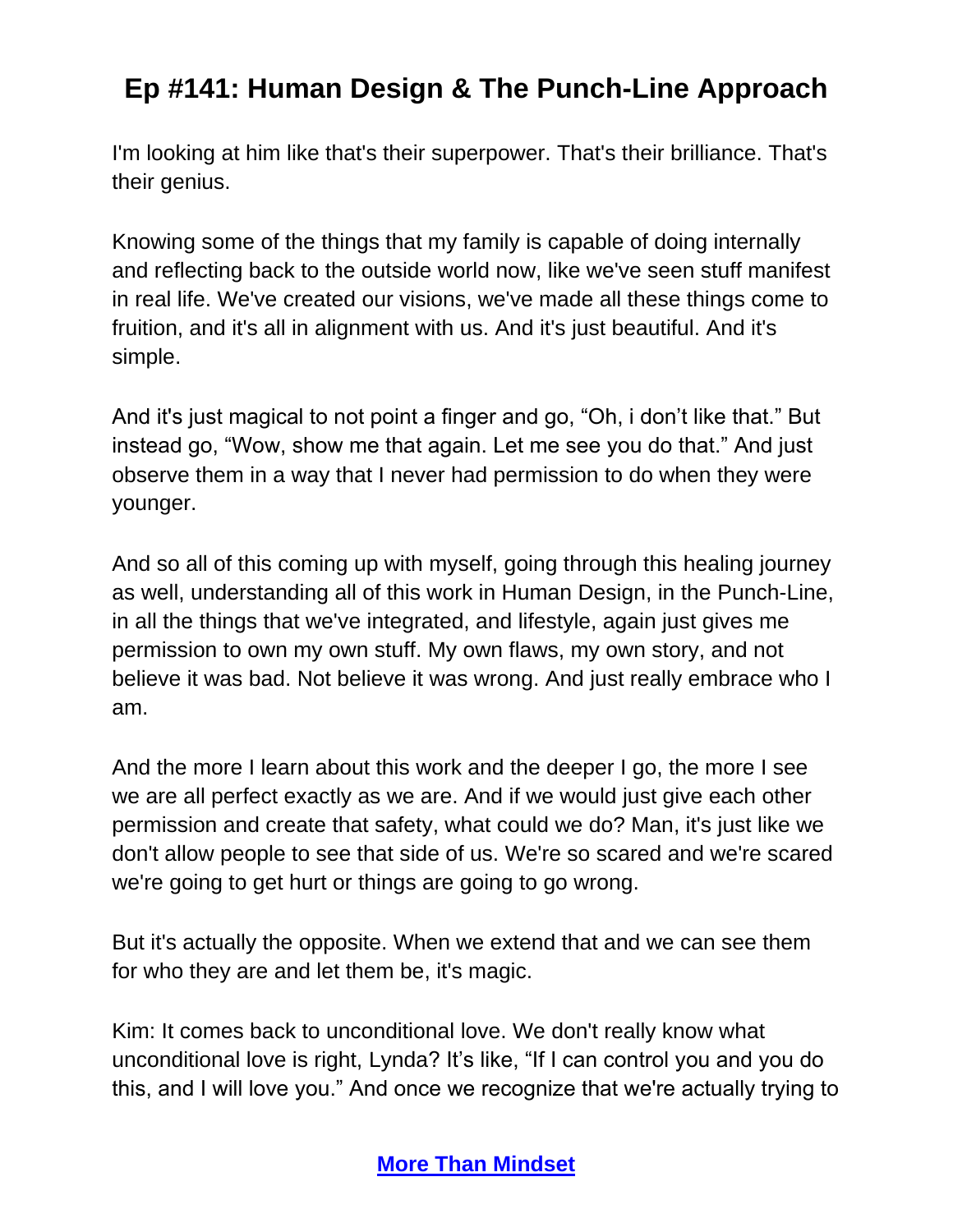like pull down that genius in them instead of allowing it to be expressed, you know, it's like, "Hey, let's see more of that."

Like when I realized that my husband, like when I really looked at the chart and understood how responsibility is so important for him, I was able to let him off the hook. I mean, those who've been listening to the podcast, you've heard what I said about he locks everything, and he checks everything. And he used to drive me crazy.

Now I'm like, "This dude is responsible, he's going to take care of me and everything else. I'm going to dive into that and allow more of it and actually take advantage of it or benefit from it instead of being frustrated by it." The frustration came from the judgment. He shouldn't be that way, he shouldn't do that.

I mean, I would get to my car, get to the house, I was like, "Oh, this is so inconvenient." I was so frustrated because he wasn't doing what I wanted him to do. But thank God somebody was being responsible.

So I have a question but I want to frame it in a way that you can dive into your own experience and express. And the question is, do you think it was significant or that it was empowering for you to learn The Punch-Line Approach prior to learning Human Design?

Because you've all introduced Human Design to someone, right? I introduced it, like we started bringing it in. I've erred caution a million times about getting attached and labeling yourself and don't becoming that because there is so much potential in the training, you have potential for everything that is there whether it's defined are not defined.

And we're so conditioned by the world, like Andee was saying, the black and white and putting the like, "I'm in 6/2 and I'm exactly this, and this is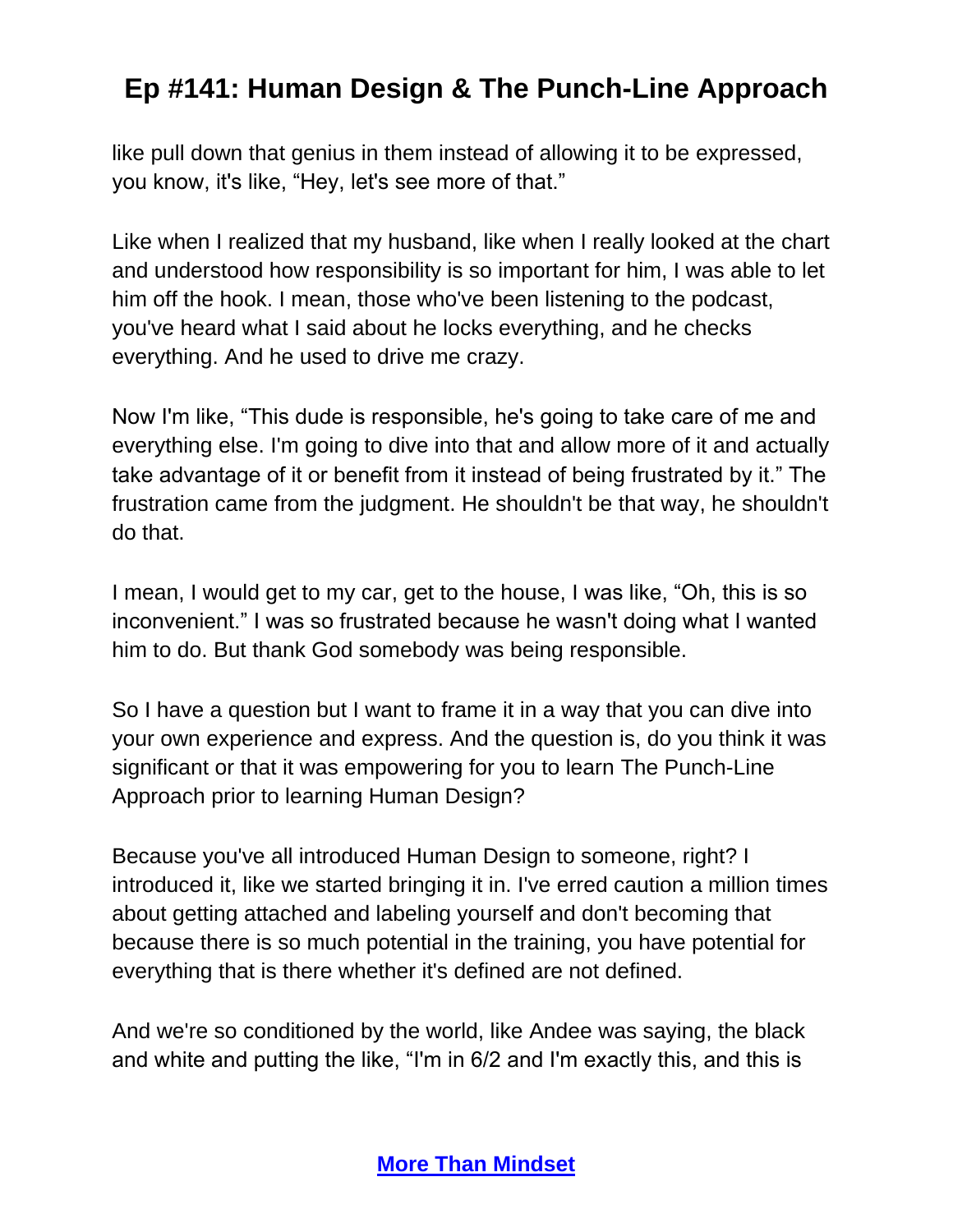how I'm supposed to be. And my chart says..." And oh my gosh, it's so exhausting.

So do you think it was beneficial for you to learn The Punch-Line Approach first, because that's all about neutrality and unpacking. And so I just want to kind of get a feedback from each of you, your thoughts about that. About learning the process and doing that work prior, did it help you not get attached? What would you say?

Monique: Yeah, I'm going to go with like 190% because my brain, you know, now that I understand that I'm a 5/1 I understand why I kind of go off and do crazy things, and I go down the rabbit holes with things.

But simple version is yes, because understanding the Punch-Line, so presence, unveil, navigate, and again, taking out those belief systems from the world and the generational patterns and the conditioning and the suggestibility that was put on me from the universe, the people. Like putting a line between that and going, "I understand the Punch-Line first and so I can be me, and I can understand the process of the work itself.

So getting present in my body, unveiling the unconscious stories, navigating differently. Now I bring in Human Design and I have this information that explains why I got to this place, where I came from. So it's kind of like my life story in all these little designs and triangles and dates and whatnot.

And so being able to see the path through that space, I wasn't judging myself. I wasn't being mean to myself. As I unpacked more in Human Design, I wasn't holding it against myself. Where I wonder, truly, if I would have learned it first how much of that I would have held against myself and been like, "Oh my gosh, this is so bad." Or "I shouldn't have this quality or this trait, or this channel is awful."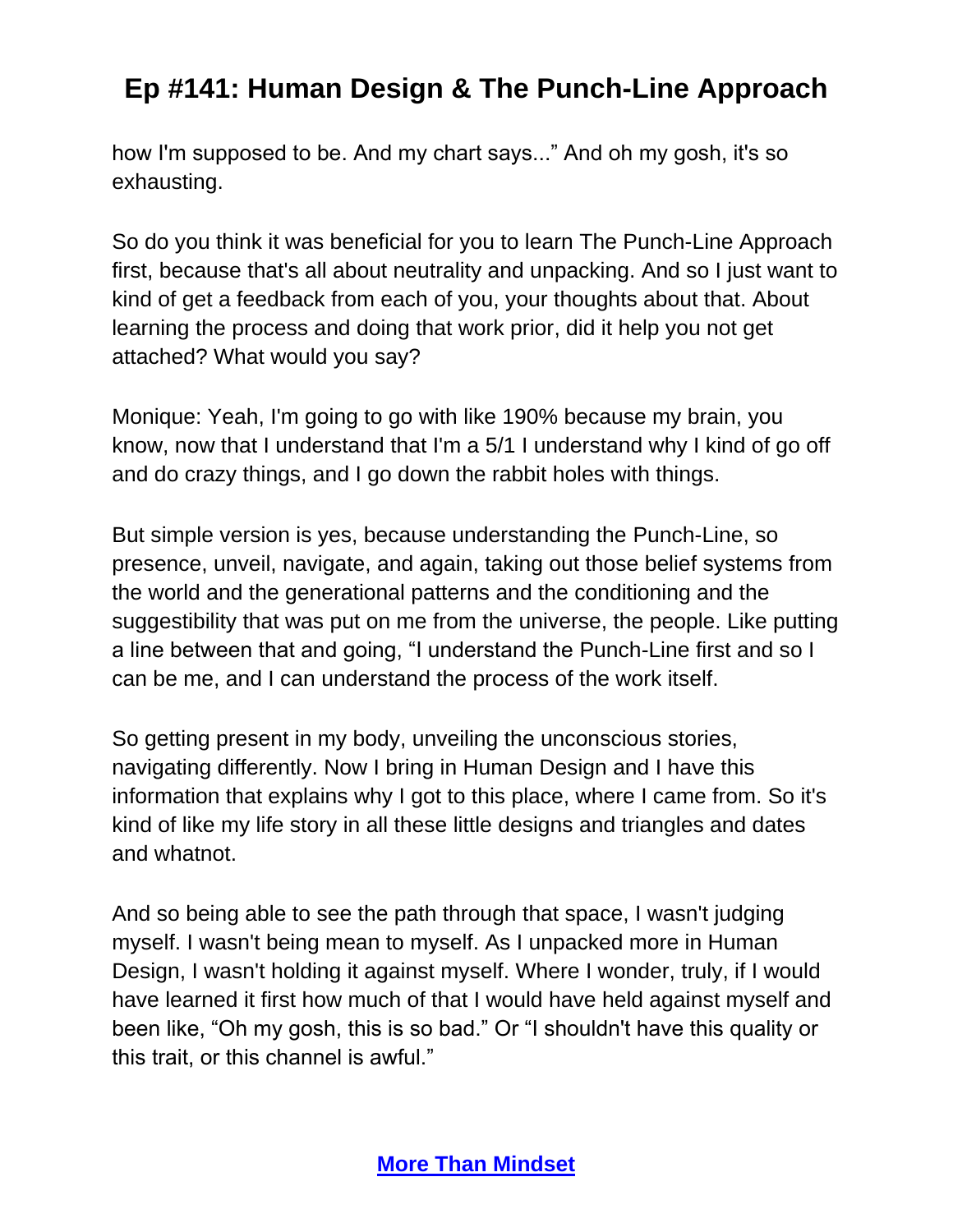But now I can see the channel with neutrality, and then I can see it with willingness and openness. So it's just a different head space for me.

Kim: Because I think y'all have all had the experience of someone learning it and just going down rabbit holes prior to having that foundation, right? I think we've had that conversation.

Andee: To me they're so different, because like the Punch-Line is like a process of change, transformation. It's such an empowering, enabling force, really, to allow me to become whatever I want to become. So when you have the idea that I can become whatever I want to become, I just need to get into my body and get really present with it. And I can change anything.

So then when you add the Human Design element, or that information, it just becomes a catalyst to more change and evolution. Like it creates the understanding. For me at least, it just created a lot of neutrality on things that were triggering to me. But not the defining like, that's who you are, that's who you're always going to be. Because I'd already really had this foundation, this understanding that I can create whatever I want.

So it was it was just like an understanding to stop resisting what I was a little bit more. So it opened me up more so that I could just change faster if I want. So for me, it's interesting, I think about it and I've had a couple people that are close to me that have become so defined by their chart. That I'm a reflector or I have to wait this amount of time. Like all the things, they just become so, like they have no free will anymore. And so I think, yeah, go ahead.

Kim: Is it disempowered? Do you think that they're using it in a way that's actually disempowering them because they're limited by it?

Andee: Yes.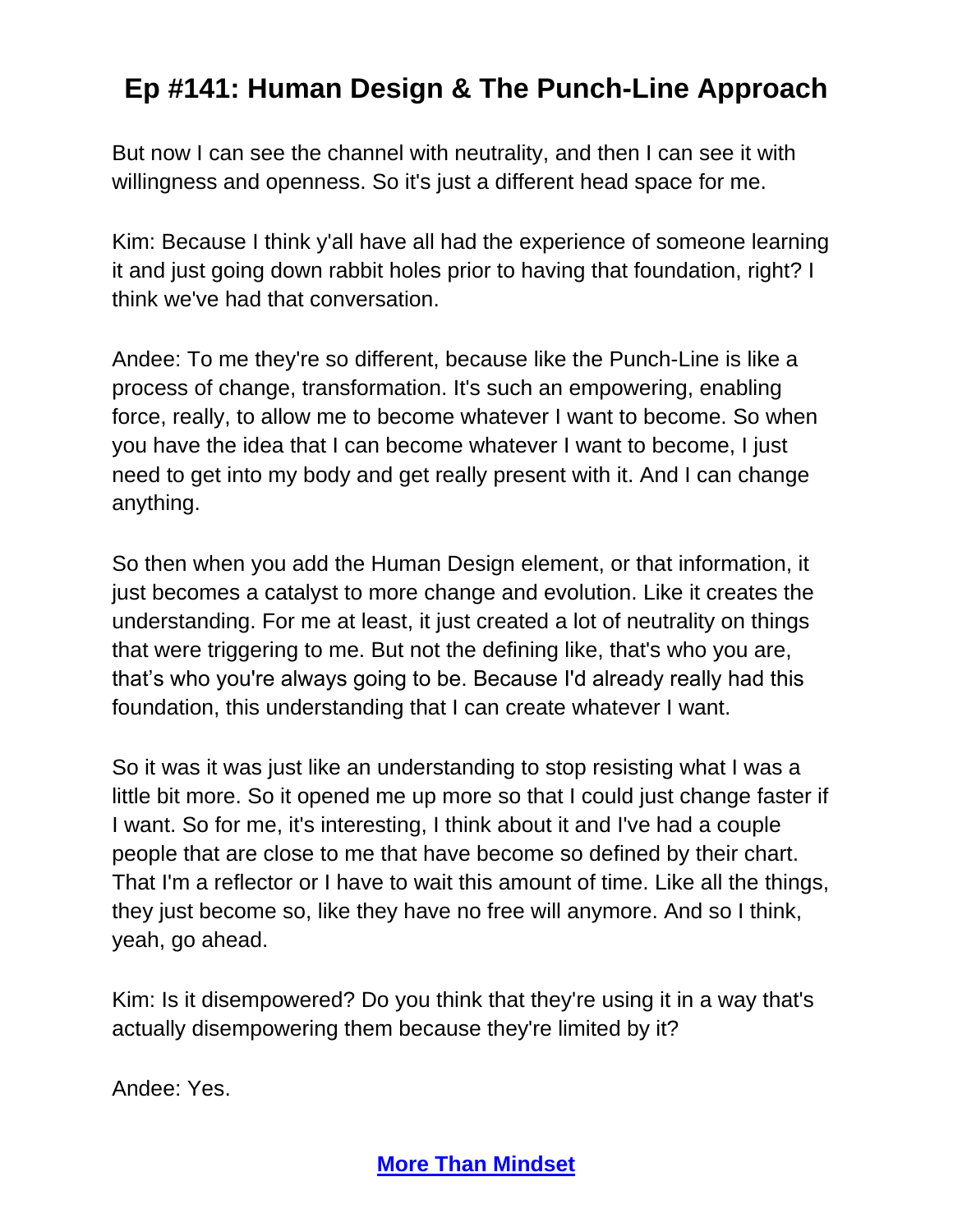Kim: Is that what you're saying?

Andee: Yeah, they're very disempowered, because they feel– It's like, "Oh, this is who I am so this is the way I have to live my life and I don't have any choice." Which I think is easy to get to when you don't have a framework, or experience, or momentum towards transforming your life. Because then it's just like, oh I guess, I mean, it probably feels a little bit relieving for them to feel like, "Okay, at least I can accept who I am." But now they're stuck there.

And so the Punch-Line, having that understanding, there was already the awareness, the understanding of you can create whatever you want. You have some tendencies, you have some default programs in place that kind of keep you reverting to certain things, but you can evolve those things too.

And so with the mindset of being capable of changing, and not just theoretically, like having had real experiences where I was feeling one way or being defined by an experience or feeling stuck in trauma, or frustration, or hurt and then working through that allowed me to take the information of Human Design and have it be something that was more of a catalyst for change instead of a, "Okay, this is who you are. So just grin and bear it, sorry. That's the way it is, so just get over it."

It never felt like that for me, so I don't know. I don't know, but I think it's because of the order that I got them.

Kim: That's what I'm curious about because you had the foundation, strong foundation and I can create whatever I want. I can have whatever experience I want to have according to what I believe about myself and actually how I see the world, my perception of how things work for me. Having that foundation first.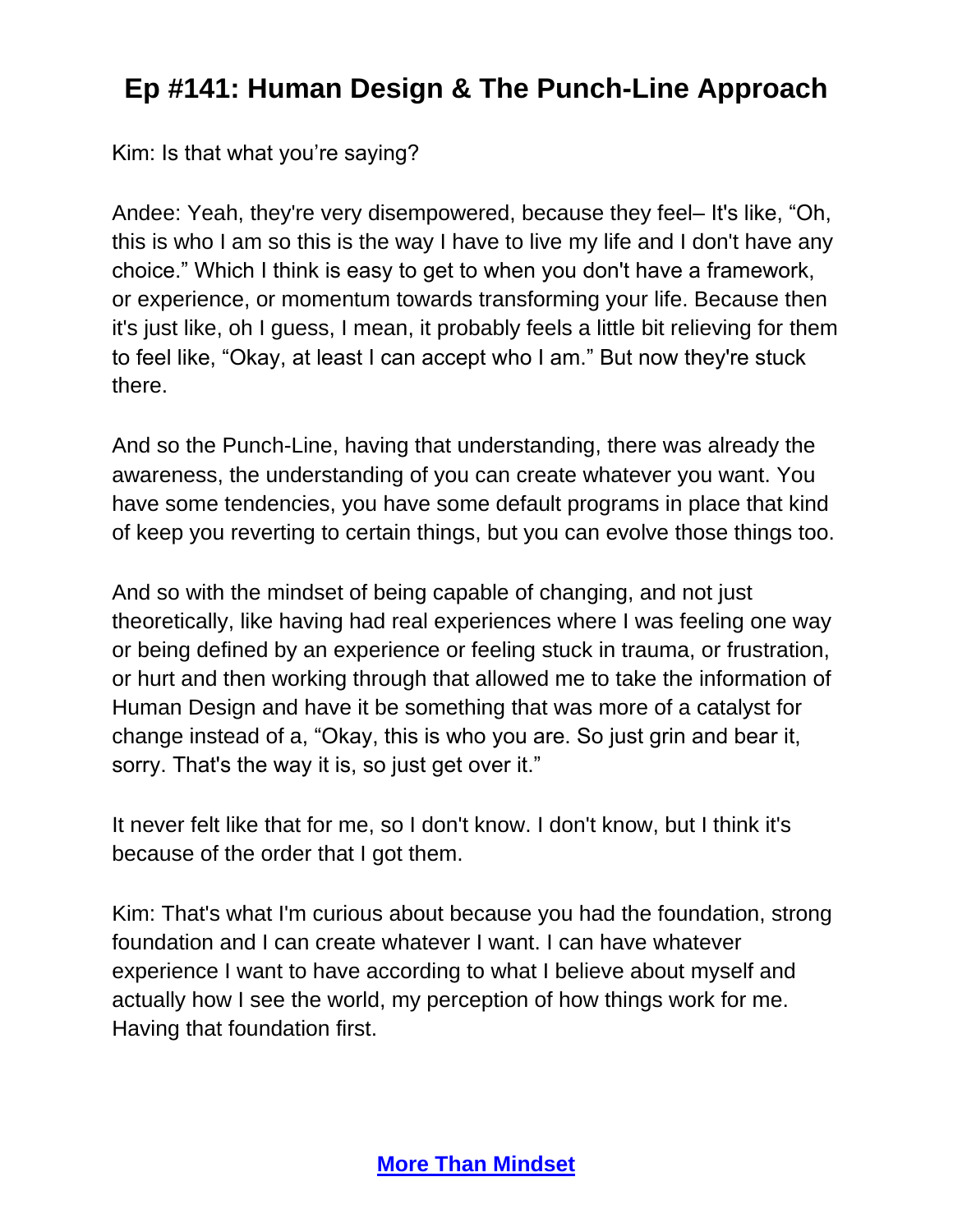And also, I'm wondering if it's because The Punch-Line Approach is so good at deconditioning, like that process itself. How about you Danielle?

Danielle: First of all, I had to become present in my body because I didn't even understand what that was. And I don't believe I could have gotten that from Human Design. So The Punch-Line Approach did give that to me. I learned how to get out of the state of worry or fear, what does that feel like in my body? What's going on in the present moment? How can I find joy, fulfillment, happiness in what's happening to me right now? I don't believe I would have gotten that from Human Design.

I feel like knowing that I have open head and I take in all this information, I probably would have gone down the rabbit hole. And I'm always looking to learn more, and more, and more, especially from an outside source. And I would have been the chameleon saying, "Oh, this is now what I'm supposed to be." And so it would have just been another thing or it would have been another thing validating whether I'm good or bad. And I had plenty of that in my life and it doesn't last.

So if I get that validation from myself, and that's what The Punch-Line Approach did for me, then no one can take that from me. It's always with me. And I like the idea that The Punch-Line Approach really gave me a clean slate so I became present in my body, I discovered, unveiled the selfworth issues that I didn't realize were in there.

And it was because I was trying to take action doing these scary things and I wasn't able to. And so it was like, "Why am I having this dissonance? I want to do this thing but I physically can't. What's going on?" The Punch-Line Approach allowed me to unpack that and it's like, "Wow, you actually don't think you're worthy. What the heck? I didn't know that was inside."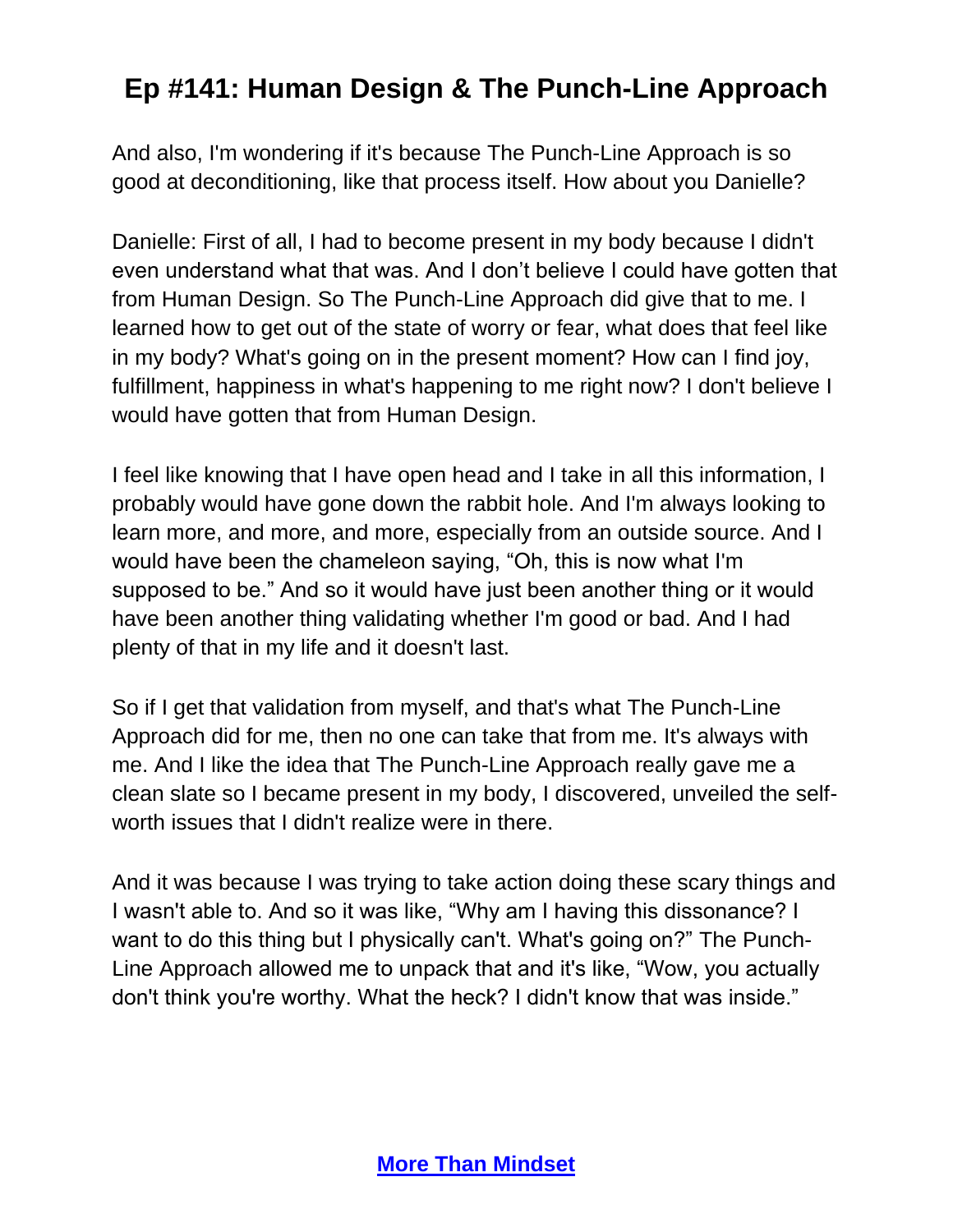I thought I was smart and people would tell me that I was pretty and all of these superficial things in the world, but I didn't have my own self-worth, I was getting that from other people. I would have always been missing that.

And so when I was able to unpack that and then the navigate and what do I want to choose to continue, I got to decide what I wanted. And so when I was a little girl, I always loved playing with Barbies and we were doing– I don't know what it was that we were doing earlier today in retreat but it reminded me of playing with the Barbie doll set of the shopping mall.

So if you grew up in the 80s or 90s you're probably aware of that. I didn't actually own it but one of my cousins did. I was like, "Oh my God." They had like these little shopping bags, all the clothes and hangers, and all the things." That's not in my unit, so it was from my experience. And so I think if I had gone to Human Design first, I'd have been like reading it read like a literal Bible and that, "Oh, this is what you're supposed to go, and do, and live in order to feel satisfied."

Instead I actually got to decide, "Okay, what do I want to do? Because I can freaking create anything I desire, there's so much potential and power inside of me." So it's almost scary so it's like that's a lot of responsibility, what do I want to do with the rest of my life? And you don't have to take yourself so seriously, you could choose again. It's just an important question.

And so when I said style, because I was living in the present moment, because I was recognizing my body, what those feelings were, the passion that came through. And also through Human Design I discovered that I have a strong intuition. I was able to take one step after another, one step after another that led me to what I'm doing now which is a style and life coach and helping other women be her now and become who she is and embody confidence and clarity.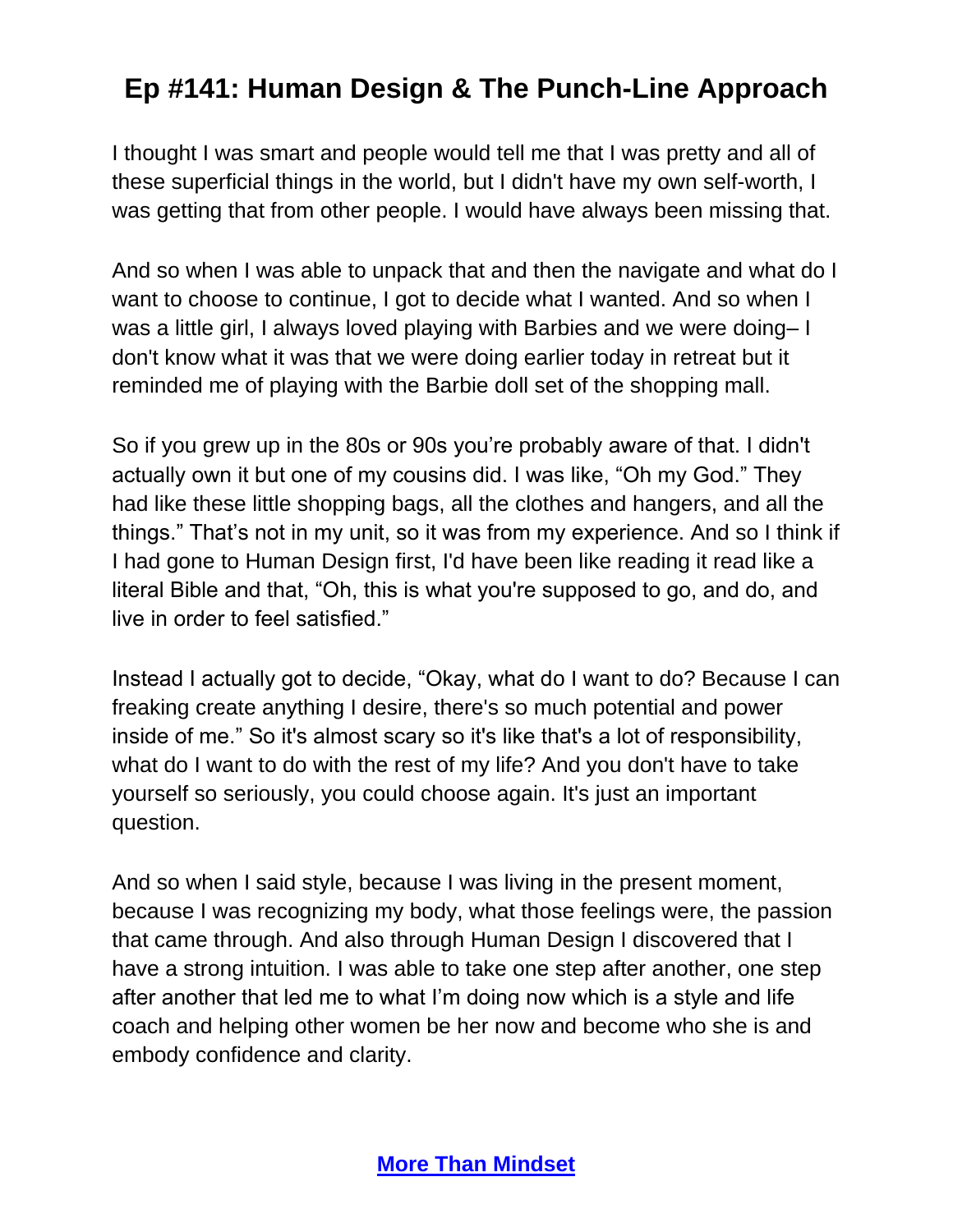And I wouldn't have that if I went through Human Design because I know I would have probably been a Human Design coach. I would be shoving it into everyone else's throat, like oh my God. Because I study and research everything and I have to master it. Instead I'm having so much fun doing this. And I think the energy because it's something that's really from my past that I truly enjoy and I'm able to reconnect to that play and creativity and just passion that it's not hard to connect with women. And they feel that and they're attracted to it and I can get them present in their bodies, I can give them these tools, figure out where is their self-worth coming from?

It's just been so, like Andee said, it can be very disempowering. And so I think it's important to have that blank slate and to decide from a conscious state of mind what you actually want to go and create and go and do it.

Kim: So I think we're kind of all agreeing that the foundation and the solidity of having the framework, so that when you do want to go down the rabbit hole or when you do start kind of floating away, you're able to bring it back. Is that what you guys are saying?

Danielle: Right.

Kim: Lynda, how about you?

Lynda: So, for me, I think The Punch-Line Approach is the tool that liberates us from what the box of conditioning, society, our environment, our family puts us in. And if I didn't have that tool that liberated me first, then Human Design would just be another box I was putting myself in to limit myself all over again.

Now, Human Design is now a window instead of a box. It allows me to do things in a different way, see the outside world differently versus being shut in a box like, "This is just who I am."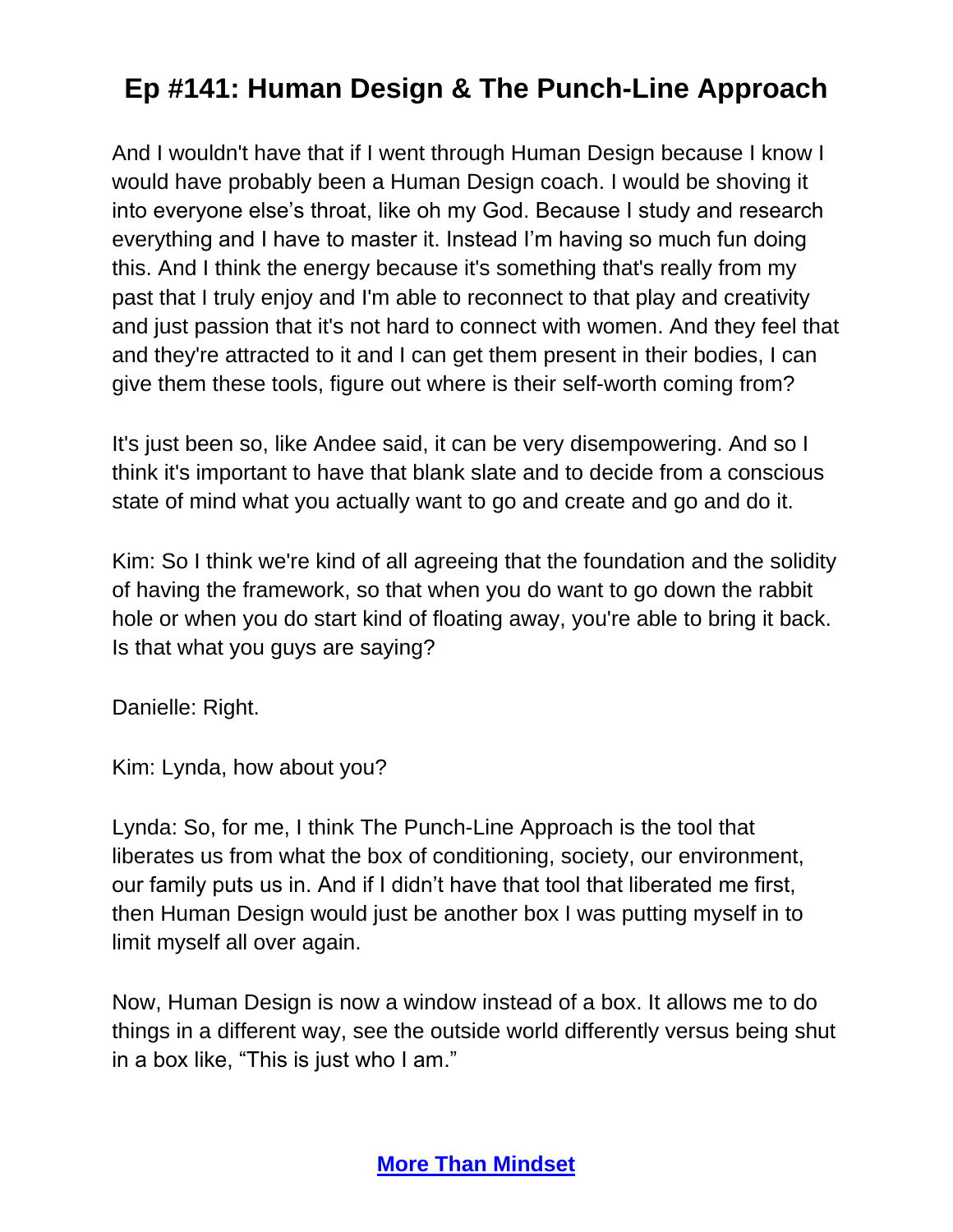Kim: All right, does anyone have anything else to add? I think that kind of wraps it up. We're kind of like worn out. So if we sound a little tired and a little giggly, it's almost like we're at the point of the slumber party. We've been at this since Sunday and today is Tuesday, I'm recording this on a Tuesday. And so we have really done the unpacking part.

So we work through limiting beliefs, we do use Human Design to help make decisions. So if someone has sacral authority and we're deciding how we're going to pivot or tweak their business plan, we always ask a yes or no question to that person. And then we move and move and move to the next step.

If someone is emotional, we plant the seed, we get the yes or no. And then they're riding the wave and they'll give us the answer tomorrow. It's like we give ourselves permission to ride whatever our strategy– We use our strategy and authority to come to determining where we want to go next.

And all we have to do is make that one next decision. And it's amazing when you're only making one decision and then you're waiting, how life just brings the next thing and the next thing. And it's so much better than what we try to make happen, it's so much better than us controlling it or trying to manipulate life to fit into our box.

Or manipulate our partners and our kids and whoever is in our environment and try to make them behave a certain way so that we can feel a certain way. Shit don't work, does not work.

Anybody have anything else to add before we–

Andee: What came up for me is just that permission to have, I think you use the word bio individuality. And just whether it's personal relationships or business decisions we're making, to just base it on what works for us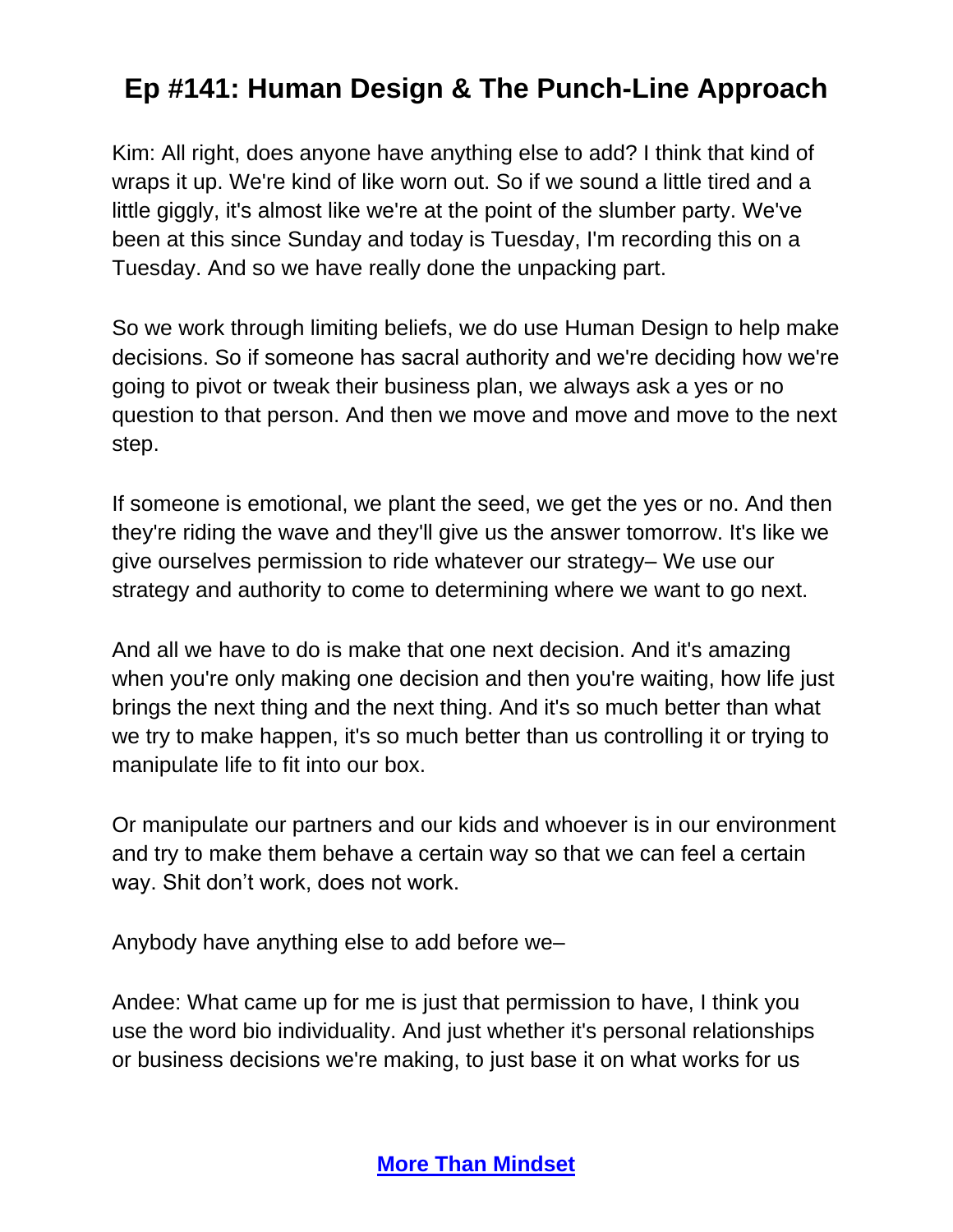instead of what worked for the guru or even feel satisfied or whatever it is we're after.

Combining Human Design and The Punch-Line Approach just allows you to really, for me at least, allows me to really step into that and just finally stop that compare and despair game and to be okay. For someone else it might be going faster or it might be going slower business wise or relationship wise or whatever, and to just celebrate everyone wherever they are.

So that's like my final thoughts Human Design and Punch-Line, and I guess where we are here, talking about at the retreat business and growing and just to be able to finally see where everybody's at and not be like, "Oh, I should be like them," or "I should change," or "I really like what they're teaching, maybe I should..."

It's just not happening this time and it's so beautiful. And it's not like I have to be distant or turn my emotions off. I can genuinely be so thrilled and excited about everybody. And I think that's just so empowering. That's the kind of community where we can honor each other and we can celebrate each other and we can realize there's room for everybody. It's not a competition, like this is just amazing.

Danielle: I agree. As an emotional authority this is the first time that I'm not like, "Oh, I want that. Oh, I want that. I want to be that. I could do that. That would be so much easier." And I do still do that on occasion. Kim will, "Come back, come back here, and let's focus." And that's part of The Punch-Line Approach, really choosing to commit and continue. And really you could just cheer the others on and feel their excitement

But I use Human Design to trust my authority and ride that emotional wave and it's like, "Okay, it's still an answer yes, I'm still a life and style coach. I'm not going to go and do chronic pain even though I would love to get people off of opioids and help that pandemic." And I'm thinking about, "Oh, the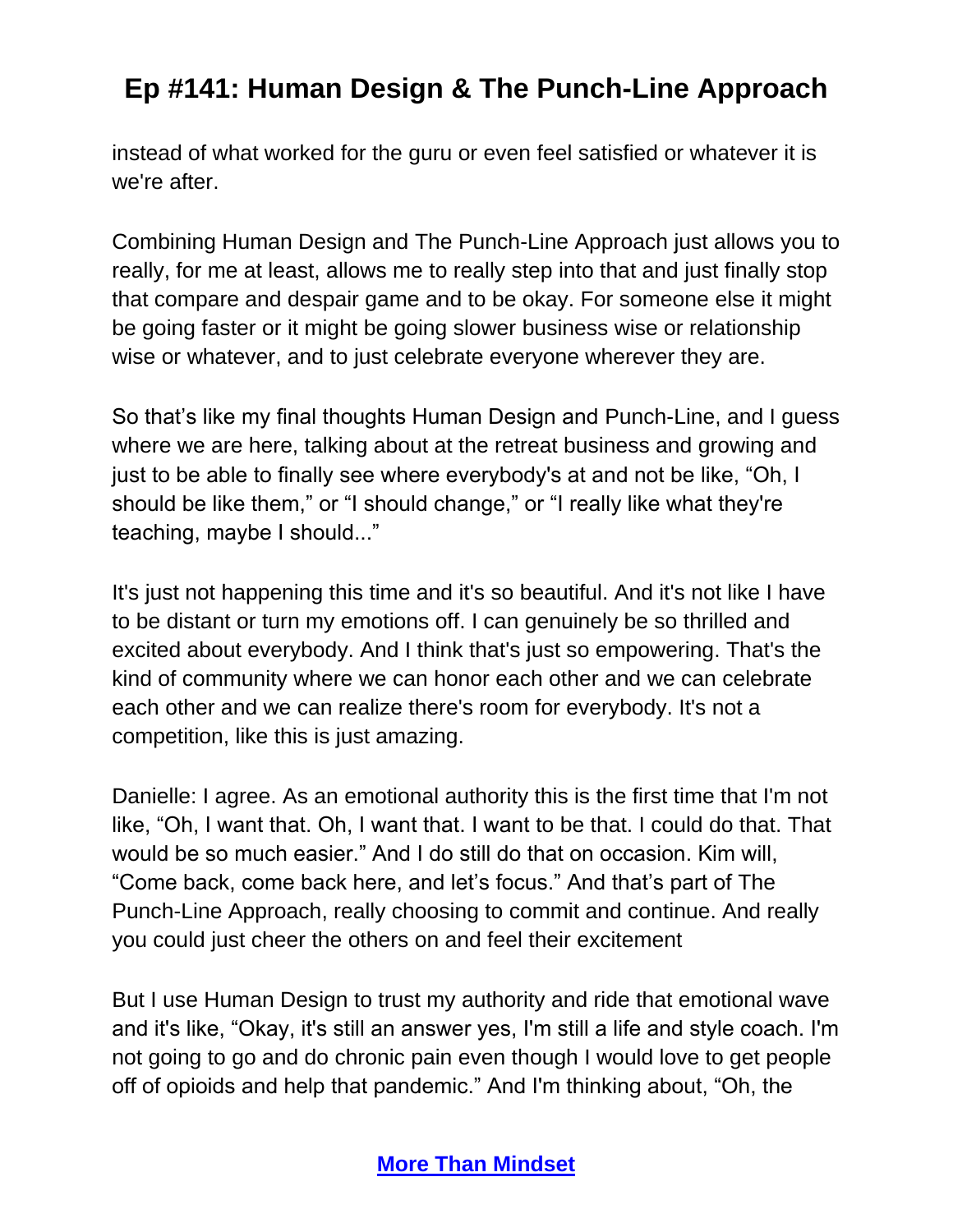government is spending so much money in that area. I'm a pharmacist, it all makes perfect sense. Why don't I do that?"

Because I don't freaking want to do that. That's not what I want to do. It's not what I want to do for the rest of my life. If it's someone that wants me to lead them to Monique, then I will. Come into them More Than Mindset group, get the Punch-Line book. If you're thinking that, "Oh, I don't understand it." Just focus on the PUN, I swear to God, I didn't even know what the CH was for like a year, I think. I don't even know.

And as far as Human Design, I really feel like if you're going down that rabbit hole and you haven't done The Punch-Line Approach, stop what you're doing because that's going to really confuse you. Go and do The Punch-Line Approach, and then decide what you want to do.

Lynda: Okay, so for me, I think that they really do complement each other really well. I find myself toggling back and forth because when I start to see myself going into frustration, then I'm like, "Okay, I need to go back to P, I need to get present when I start feeling myself going to frustration."

So the Human Design has kind of been like an awareness for me to throw me back into coming back to presence and unveiling and navigating. And creating what I want instead of just allowing myself to stay at frustration because that's just me.

And the other thing is knowing that with me being a sacral authority, like my yes and my no responses, I can get present and unveil and navigate all day long. But I still have that knowing right away regardless. So it's there and I'm able to find it through The Punch-Line Approach. So getting present, unveiling, navigating just takes me right back to that sacral authority, that yes or no. It gets me where I need to be. So they go hand in hand and complement one another really well.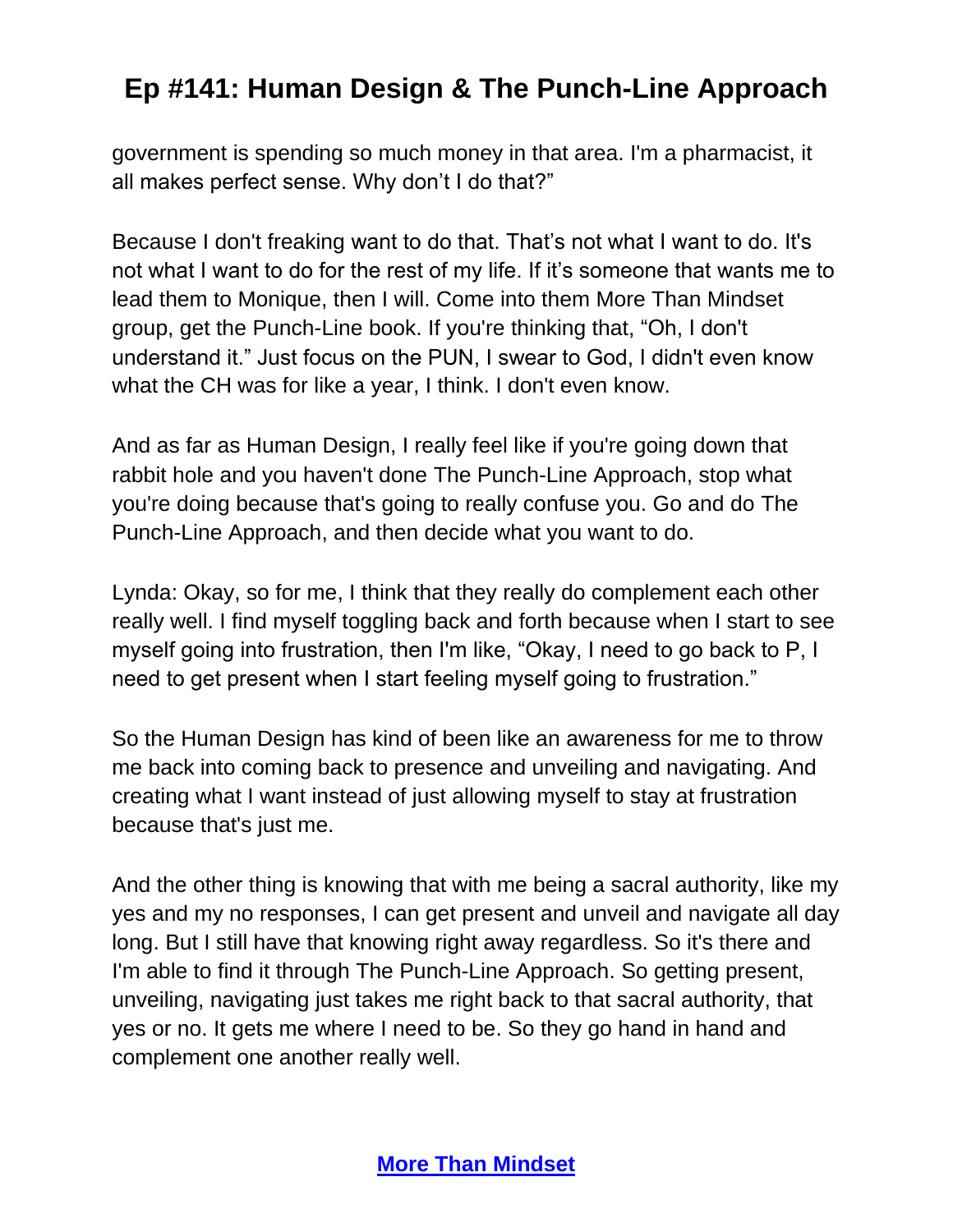Kim: I love that. You know, if you only knew your signature, like if you just knew my signature, my actual design or my potential is to be satisfied. that's all I need, does it satisfy? Uh-huh. Does that satisfy? Huh-uh.

It's like if we just started with just that and made the decisions according to the sacral, or the emotional, or the splenic, or whatever that was, I think just that by itself could make amazing transformations. So I love that you put that together, using it and kind of bouncing between the two of them. Yeah, that's so cool.

All right my friends, until next week. I think we're going to head to bed, we're a little tongue heavy. We're sitting in a circle Indian style, praying that the internet holds out until we finish recording this. And then we've got our fingers crossed that we can actually download it. So thanks for joining. It was really fun doing the whole Human Design series, and now we are moving on to the integrative approach from here.

So we just wanted to kind of bring it in and share that we really are not just all about Human Design. I can't say that. We use it for entertainment, for understanding, for data for us to investigate and to see the potential. And some of us are kind of starting to use it maybe with our clients, we might be. But I really think The Punch-Line Approach is so powerful that it's not necessary.

But as Human Design grows, we've been educated by it. We have an understanding of it and we practice it ourselves. And so the more we live our design, the more comfortable and confident we are in what we do. And then we are able to be the role models or the leaders of that. Until next week.

Monique: Bye.

Andee: Bye.